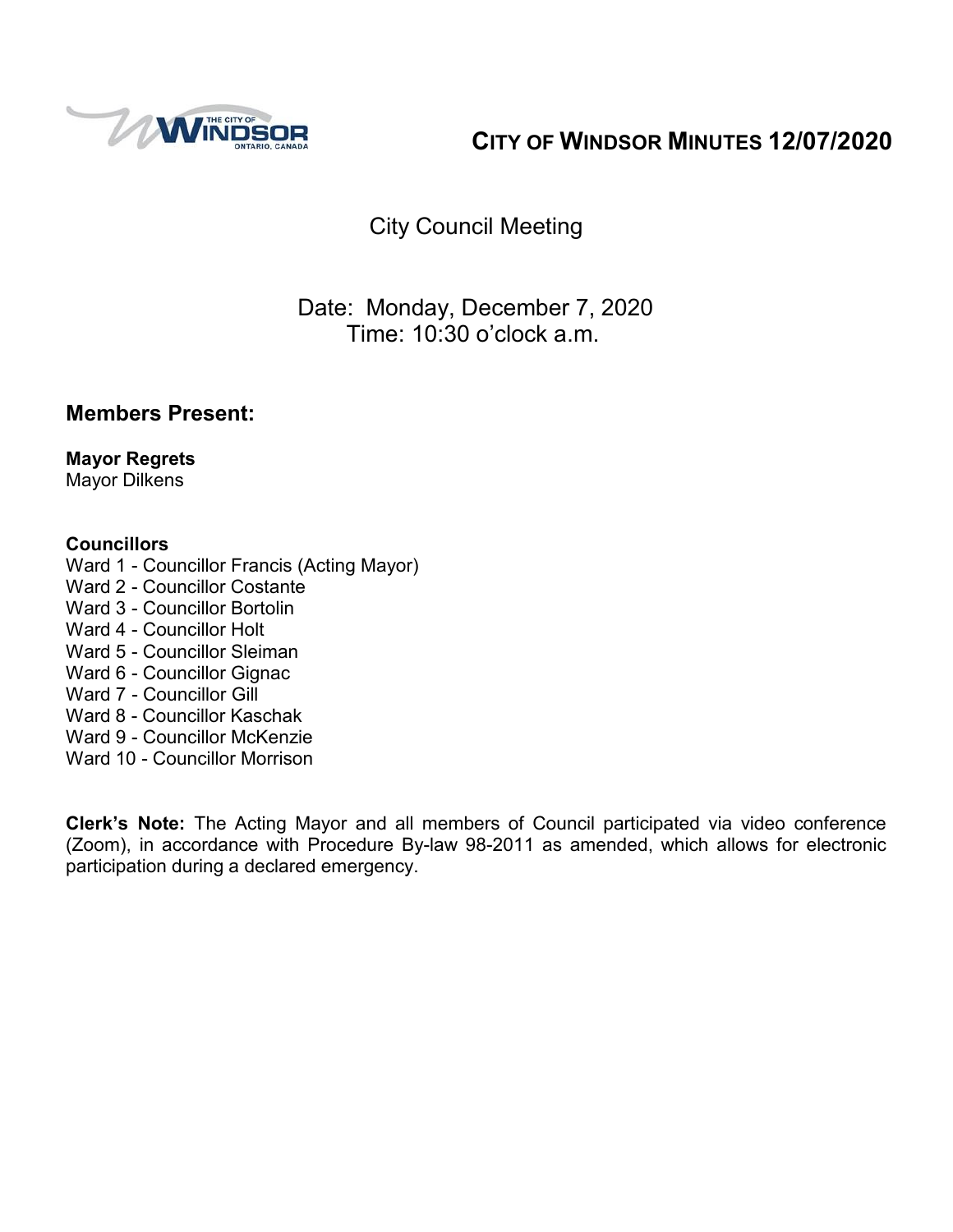### **2. CALL TO ORDER**

The Acting Mayor calls the meeting to order at 10:41 o'clock a.m.

### **3. DISCLOSURE OF PECUNIARY INTEREST AND THE GENERAL NATURE THEREOF**

None disclosed.

### **4. ADOPTION OF THE MINUTES**

### **4.1. Adoption of the Windsor City Council meeting minutes held November 23, 2020**

Moved by: Councillor Holt Seconded by: Councillor Kaschak

That the minutes of the meeting of Council held November 23, 2020 **BE ADOPTED** as presented. Carried.

Report Number: SCM 349/2020

### **5. NOTICE OF PROCLAMATIONS**

None presented.

### **6. COMMITTEE OF THE WHOLE**

Moved by: Councillor Gill Seconded by: Councillor McKenzie

That Council do now rise and move into Committee of the Whole with the Acting Mayor presiding for the purpose of dealing with:

- (a) communication items;
- (b) consent agenda;
- (c) hearing requests for deferrals, referrals and/or withdrawals of any items of business;
- (d) hearing presentations and delegations;
- (e) consideration of business items;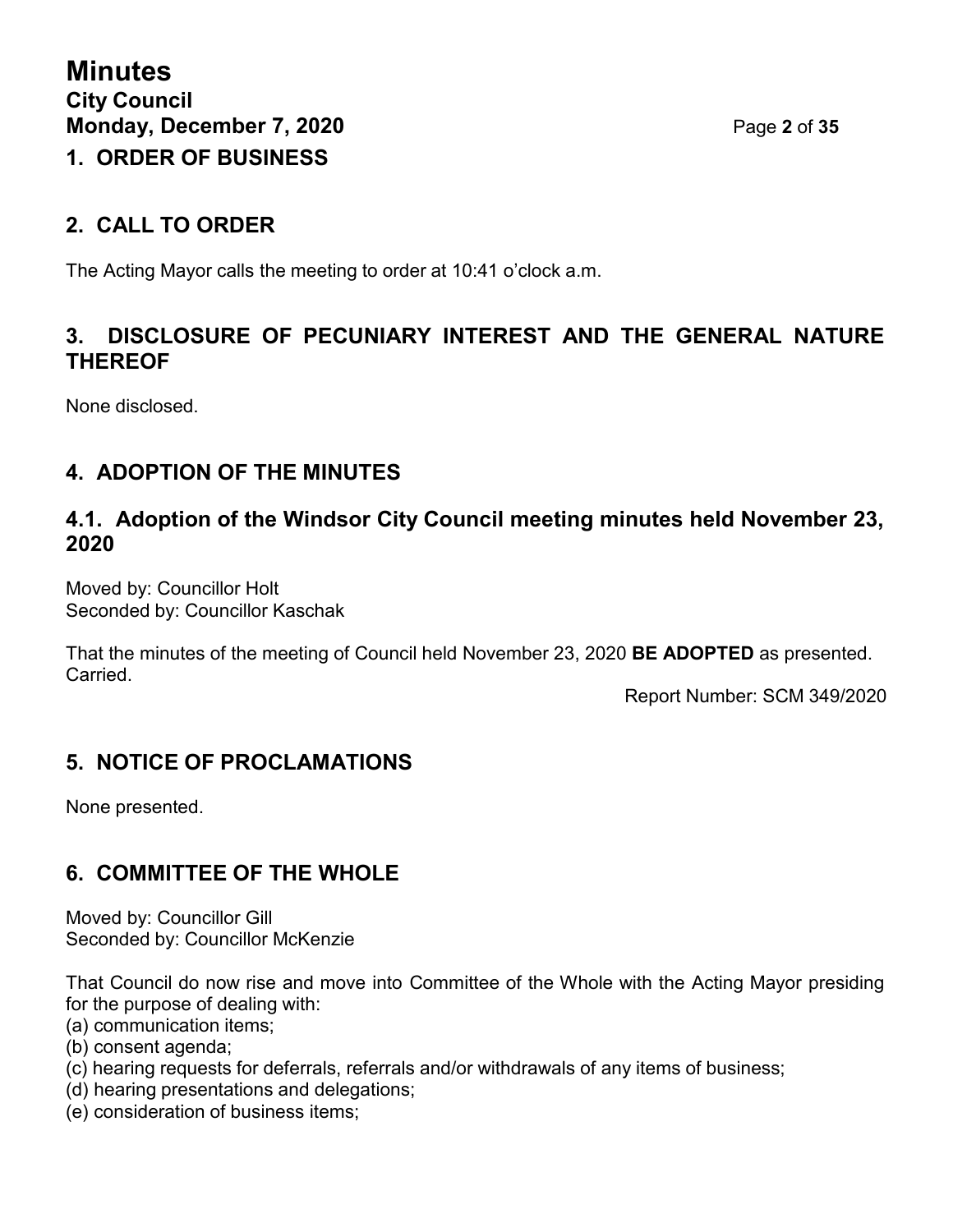## **Minutes City Council Monday, December 7, 2020 Page 3 of 35**

(f) consideration of Committee reports:

(g) Report of Special In-Camera Meeting or other Committee as may be held prior to Council (if scheduled); and

(h) consideration of by-law 157-2020 through 165-2020 (inclusive).

Carried.

## **7. COMMUNICATIONS INFORMATION PACKAGE**

## **7.1. Correspondence Monday, December 7, 2020**

Moved by: Councillor Morrison Seconded by: Councillor Sleiman

Decision Number: CR592/2020

That the following Communication Items 7.1.1 through 7.1.5 (inclusive) as set forth in the Council Agenda **BE REFERRED** as noted:

| No.   | Sender                     | Subject                                                                                                                                      |  |
|-------|----------------------------|----------------------------------------------------------------------------------------------------------------------------------------------|--|
| 7.1.1 | Manager of Urban<br>Design | Site Plan Approval, Stella Luxe Development<br>Corporation - Murray Troup, 0 Lauzon Rd., 4-6<br>storey multi-residential buildings           |  |
|       |                            | ZS/13980<br>Note & File                                                                                                                      |  |
| 7.1.2 | Manager of Urban<br>Design | Site Plan Approval, Winwest Enterprises Ltd., 11365<br>Tecumseh Rd. E., Office addition                                                      |  |
|       |                            | ZS/13983<br>Note & File                                                                                                                      |  |
| 7.1.3 | Manager of Urban<br>Design | Site Plan Approval, 5021089 Ontario Inc., 477<br>Pelissier St., Mixed use building with commercial<br>office space and residential dwellings |  |
|       |                            | ZS/13971<br>Note & File                                                                                                                      |  |
| 7.1.4 | Manager of Urban<br>Design | Site Plan Approval, Rosati Group, 3861 Howard<br>Ave., Retail building                                                                       |  |
|       |                            | ZS/13984<br>Note & File                                                                                                                      |  |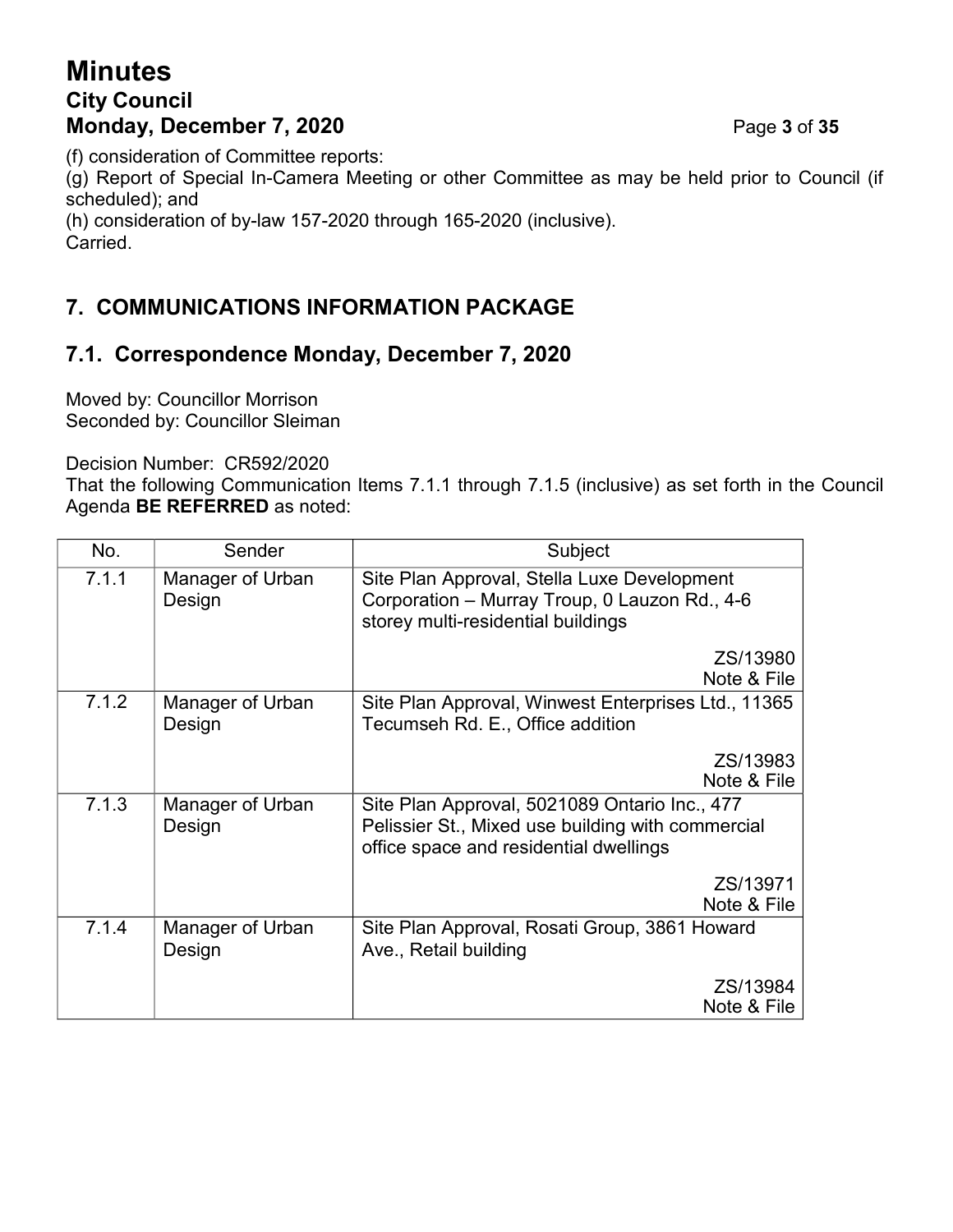## **Minutes City Council Monday, December 7, 2020 Page 4 of 35**

| No.   | Sender                                            | Subject                                                                                                                                                              |  |
|-------|---------------------------------------------------|----------------------------------------------------------------------------------------------------------------------------------------------------------------------|--|
| 7.1.5 | Committee of<br>Adjustment / Consent<br>Authority | Applications to be heard by the Committee of<br>Adjustment/Consent Authority, Thursday, December<br>10, 2020, 3:30 p.m., through Electronic Meeting<br>Participation |  |
|       |                                                   | ZC2020<br>Note & File                                                                                                                                                |  |

Carried.

Report Number: CMC 20/2020

## **7.2. CQ 27-2020 – Regulation of Landscape Overgrowth - City Wide**

Moved by: Councillor Costante Seconded by: Councillor Sleiman

Decision Number: CR593/2020

That Council **RECEIVE** the response to CQ 27-2020 pertaining to the regulation of landscape overgrowth for information; and,

That by-law #3-2006 – a by-law to establish standards respecting yard waste and exterior property maintenance and to prohibit littering in the City of Windsor – **BE AMENDED** as follows:

(a) amend subsection 3.1.2 (Hedges and Landscaping) to read something similar to:

"Every owner of property shall ensure that hedges, shrubs, plantings, trees and all other landscaping on a property shall be maintained in a neat, tidy and healthy condition that is not unsightly or unreasonably overgrown, is acceptable to the Officer, and does not:

- 1. obstruct or interfere with the safety and health of the public;
- 2. affect the safety of or obstruct the view of vehicular or pedestrian traffic;
- 3. detract from the neighbouring environment; or

4. wholly or partially conceal or interfere with the use of any public infrastructure. **Carried** 

> Report Number: C 227/2020 Clerk's File: AB2020

### **7.3. Response to Council Directive CR137/2020 re Jefferson Private Park – Ward 6**

Moved by: Councillor Morrison Seconded by: Councillor Sleiman

Decision Number: CR594/2020

That City Council **RECEIVE** the response to Council Directive CR137/2020 for information pertaining to Jefferson Private Park. Carried.

> Report Number: C 231/2020 Clerk's File: SR2020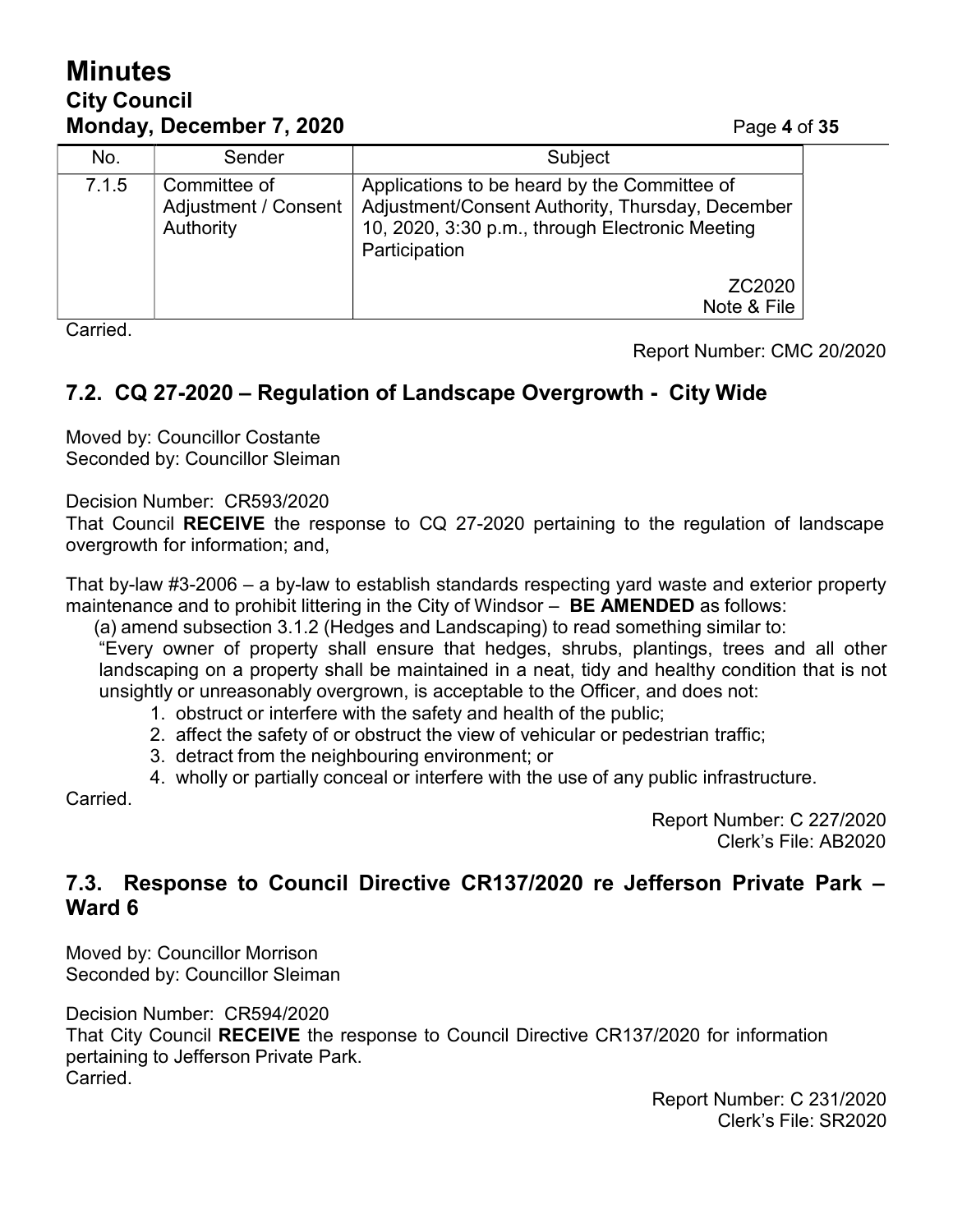**City Council Monday, December 7, 2020 Page 5** of 35

### **7.4. State of City Playgrounds Audit Update 2020 Responding to CQ-23-2020 - City Wide**

Moved by: Councillor Morrison Seconded by: Councillor Sleiman

Decision Number: CR595/2020 That the report from the Manager of Parks Development on the updated status of the playground audit report from 2015 and current playground inventory review **BE RECEIVED**. Carried.

Report Number: CM 27/2020 Clerk's File: SR/12397

### **7.5. Summary of Hotline Issues Referred to Management by PwC – 2020 Q2 & Q3 - City Wide**

Moved by: Councillor Morrison Seconded by: Councillor Sleiman

Decision Number: CR596/2020

That City Council **RECEIVE FOR INFORMATION** the Summary of Hotline Issues Referred to Management by PwC from April 1, 2020 – June 30, 2020 (attached as Appendix A) and from July 1, 2020 – September 30, 2020 (attached as Appendix B). Carried.

> Report Number: CM 25/2020 Clerk's File: AF/11247

### **7.6. Status Report on Implementation of Audit Recommendations – 2020 Q3 - City Wide**

Moved by: Councillor Morrison Seconded by: Councillor Sleiman

Decision Number: CR597/2020

That City Council **RECEIVE FOR INFORMATION** the Status Report on Implementation of Audit Recommendations as of 2020 Q3 (attached as Appendix A). Carried.

> Report Number: CM 26/2020 Clerk's File: AF/11247

### **7.7. Banwell Road Capital Program - Ward 7**

Moved by: Councillor Morrison Seconded by: Councillor Sleiman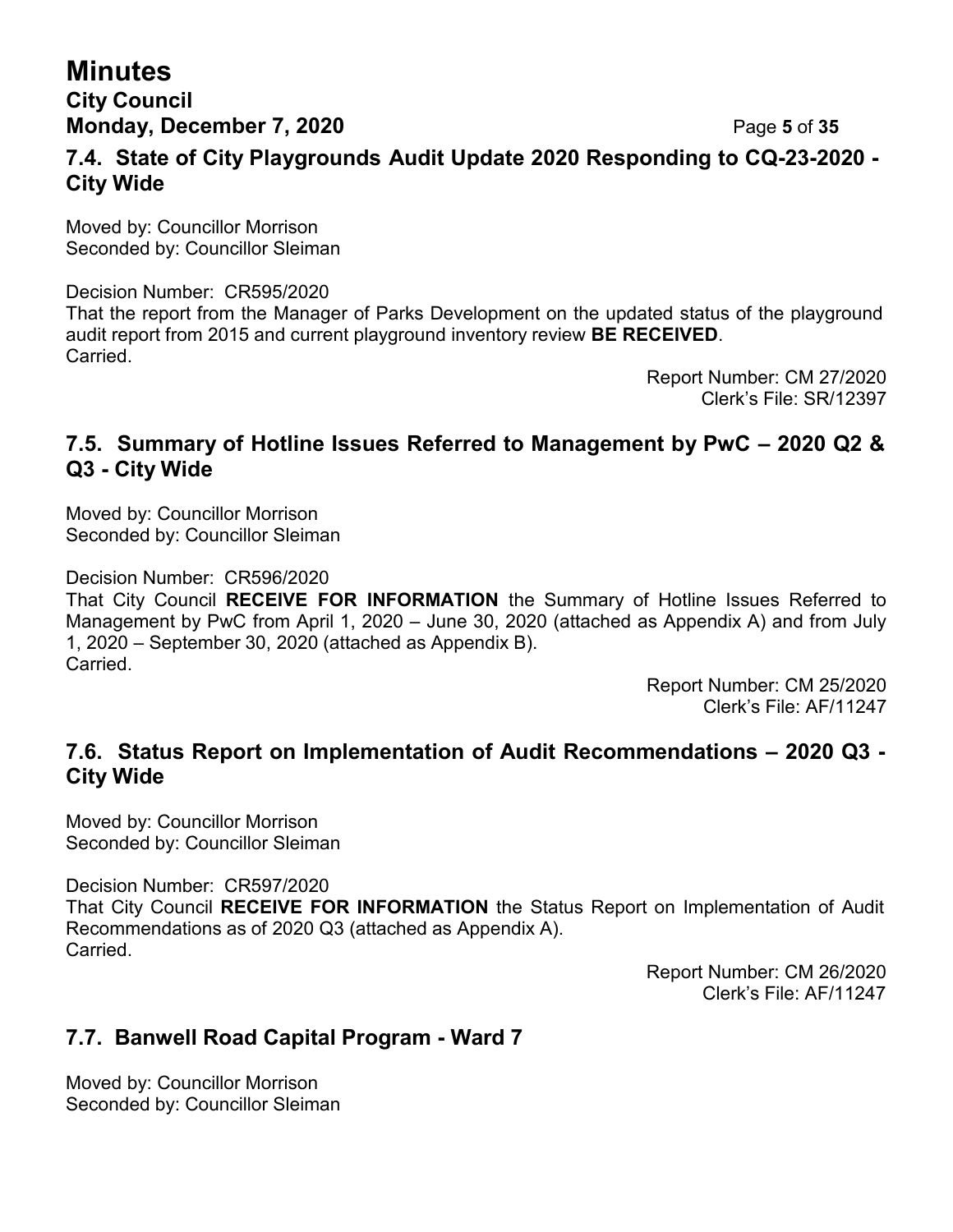## **Minutes City Council Monday, December 7, 2020 Page 6 of 35**

Decision Number: CR598/2020

That the results from Banwell Road Improvements Consulting Services - Request For Proposal 110-19, Construction of Banwell Improvements Project Phase1 - Request For Tender 87-20, and Storm Water Management Study of Tecumseh Road E Corridor – Request For Proposal 72-20 **BE RECEIVED** for information.

Carried.

Report Number: C 223/2020 Clerk's File: SW/13707

### **8. CONSENT AGENDA**

### **8.1. Demolition Control By-law Exemption-1155 McDougall St.**

Moved by: Councillor Bortolin Seconded by: Councillor Costante

Decision Number: CR599/2020

- I. That the Chief Building Official **BE AUTHORIZED** to issue a demolition permit for the single detached dwelling located at 1155-1157 McDougall Street (see Appendix 'A'), to construct a semi-detached dwelling (includes two (2) primary units) with a total of four (4) Additional Dwelling Units (See Appendix 'B') to facilitate the redevelopment of the property; and,
- II. That any minor changes **BE SUBJECT TO** the approval of the City Planner and Chief Building Official at the time of issuance of the Building Permit;
- III. That the Chief Building Official **BE DIRECTED** to require, as a condition of the demolition permit:
	- i. The Redevelopment identified in Appendix 'B' be substantially complete within two (2) years following commencement of the demolition;
	- ii. If the redevelopment, including construction of a new building, is not substantially complete within two (2) years of the commencement of the demolition the maximum penalty Twenty Thousand Dollars (\$20,000) shall be entered on the collectors roll of the property; and,
- IV. That the City Solicitor **BE DIRECTED** to register a notice of condition #2 in the land registry office against the property in the event that the redevelopment is not substantially complete within two (2) years following the commencement of the demolition.

Carried.

Report Number: C 226/2020 Clerk's File: SB2020

### **8.2. Update of Various Finance Policies**

Moved by: Councillor Bortolin Seconded by: Councillor Costante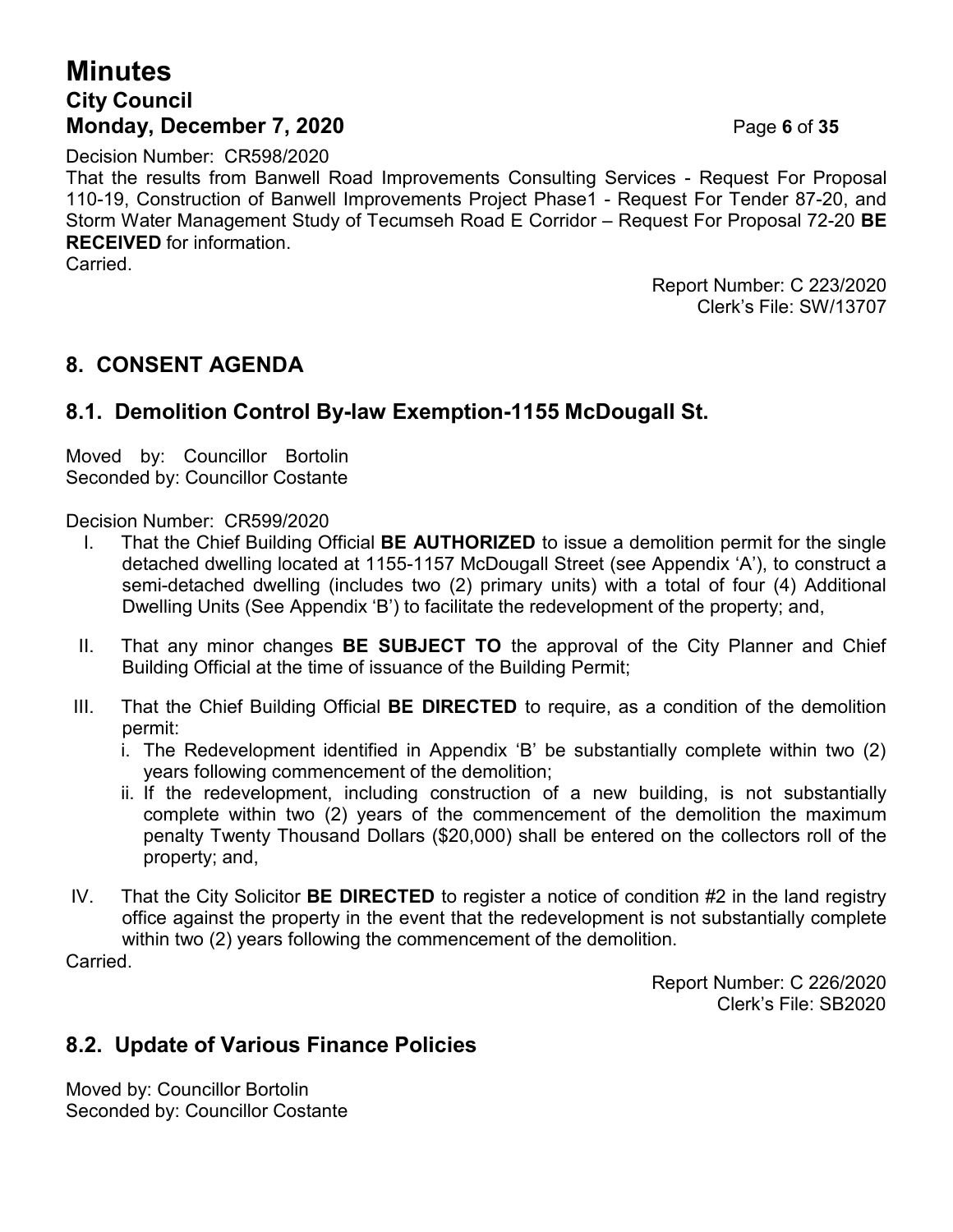## **Minutes City Council Monday, December 7, 2020 Page 7 of 35**

Decision Number: CR600/2020 That City Council **APPROVE** the updated Waiver of Fees and Grant Funding Policy, attached as Appendix A to this report; and,

That City Council **APPROVE** the updated Corporate Gift Policy, attached as Appendix B to this report; and,

That City Council **APPROVE** the updated Tangible Capital Assets Policy, attached as Appendix C to this report; and,

That City Council **APPROVE** the updated PSAB 3260 Contaminated Sites Accounting and Reporting Policy, attached as Appendix D to this report; and,

That Administration **BE DIRECTED** to amend the related Procedures and Forms as necessary, to facilitate compliance with the amended policies. Carried.

> Report Number: S 162/2020 Clerk's File: AF/11921

### **8.3. Photocopier Lease Versus Buy Analysis – City Wide**

Moved by: Councillor Bortolin Seconded by: Councillor Costante

Decision Number: CR601/2020

That the City of Windsor **CONTINUE TO SATISFY** its photocopier needs by leasing in accordance with the new Master Agreement from the Ministry of Government Services, Workplace Print and Services Vendor Of Record (VOR) Arrangement #11359 which remains in effect until February 28, 2023 and any subsequent renewal periods that may apply, and FURTHER that in those instances where the specific photocopier needs cannot be accommodated within the parameters of the Master Agreement from the Ministry of Government Services, that departments **BE AUTHORIZED** to satisfy such photocopier needs following normal protocols required under the City's Purchasing Bylaw.

Carried.

Report Number: C 225/2020 Clerk's File: AE2020

### **8.4. 2021 Interim Tax Bills - City Wide**

Moved by: Councillor Bortolin Seconded by: Councillor Costante

Decision Number: CR602/2020

That City Council **DIRECT** Administration to prepare 2021 Interim property tax bills based upon 50% of the 2020 total levy inclusive of education tax; and,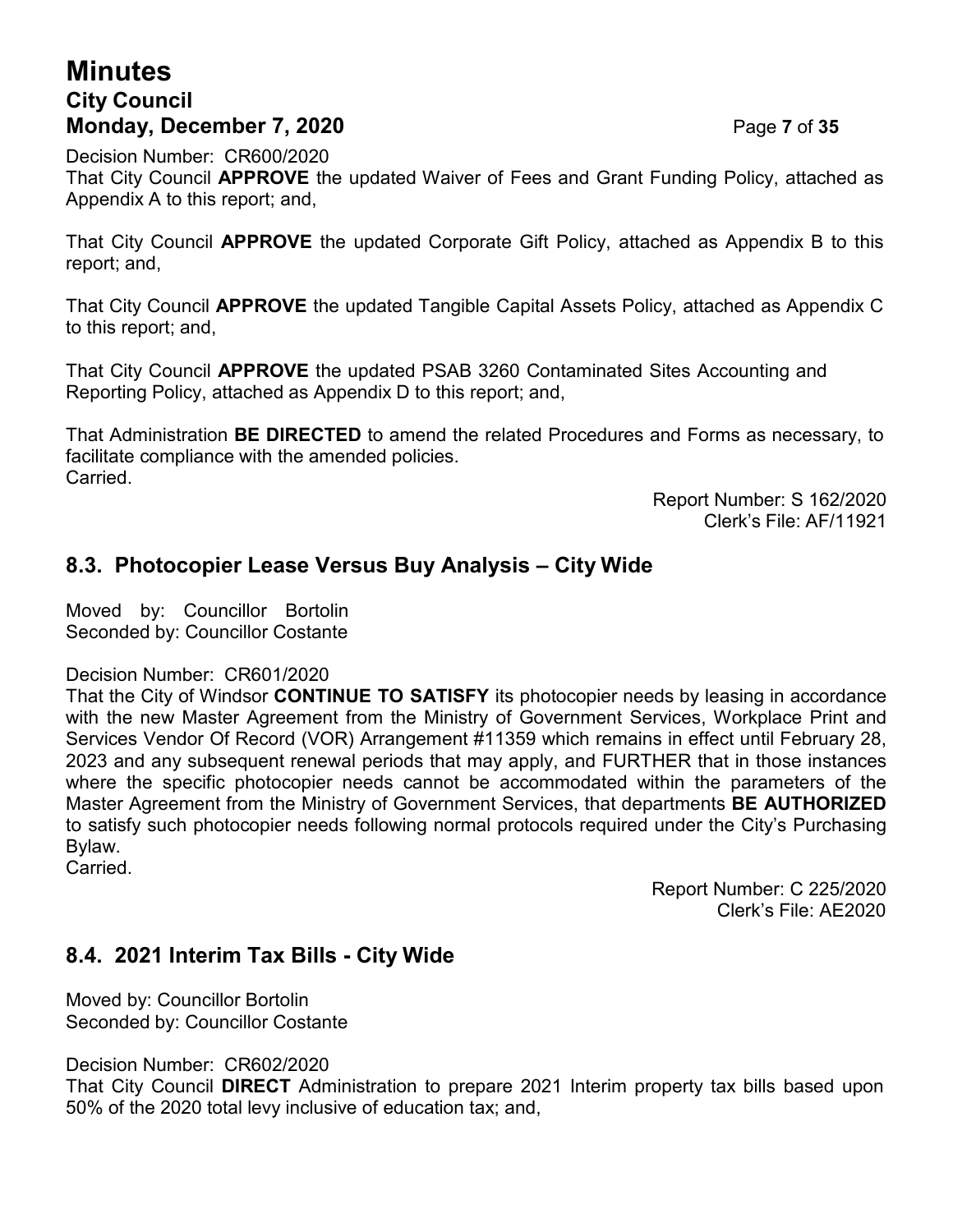### **Minutes City Council Monday, December 7, 2020 Page 8 of 35**

That City Council **ESTABLISH** the collection of the 2021 interim property taxes over three instalment dates being; February 17, March 17, and April 14, 2021; and,

That City Council **APPROVE** a rate of 1 ¼ % to be imposed as a penalty for non-payment of property taxes on the first day of default and a further rate of 1  $\frac{1}{4}$  % per month as interest on taxes due but unpaid; and,

That the City Solicitor **BE AUTHORIZED** to prepare the necessary by-law to enact the 2021 interim property tax bills. Carried.

> Report Number: C 230/2020 Clerk's File: AF/13698

### **8.5. Approval of Annual Temporary Borrowing By-Law for 2021**

Moved by: Councillor Bortolin Seconded by: Councillor Costante

Decision Number: CR603/2020

That City Council **AUTHORIZE** the temporary borrowing of money for current expenditures for the year 2021, if and when required, as provided for under the provisions of Section 407 of the *Municipal Act*; and,

That City Council **AUTHORIZE** the CAO and City Clerk to execute the related banking agreements including any line of credit commitment letters as deemed necessary to establish/maintain the line of credit facility approved as to legal content by the City Solicitor and as to technical and financial content to the CFO/City Treasurer; and,

That City Council **AUTHORIZE** the CAO and CFO/City Treasurer to borrow on a temporary basis, such sums, if any, as considered necessary to meet the current expenditures of the Corporation for the year until the taxes are collected and other revenues are received; and to **EXECUTE** any such related banking agreements including but not limited to the Bank's Acceptance Agreement and Overdraft Lending Agreement approved as to legal content by the City Solicitor and as to technical and financial content to the CFO/City Treasurer; and,

That City Council **AUTHORIZE** the CAO and CFO/City Treasurer to sign the "Security Agreement - Municipalities and School Boards" banking document subject to approval for legal content by the City Solicitor and as to technical and financial content to the CFO/City Treasurer; and,

That the City Solicitor **BE DIRECTED** to prepare the necessary by-law. Carried.

Report Number: C 209/2020 Clerk's File: AFB/13698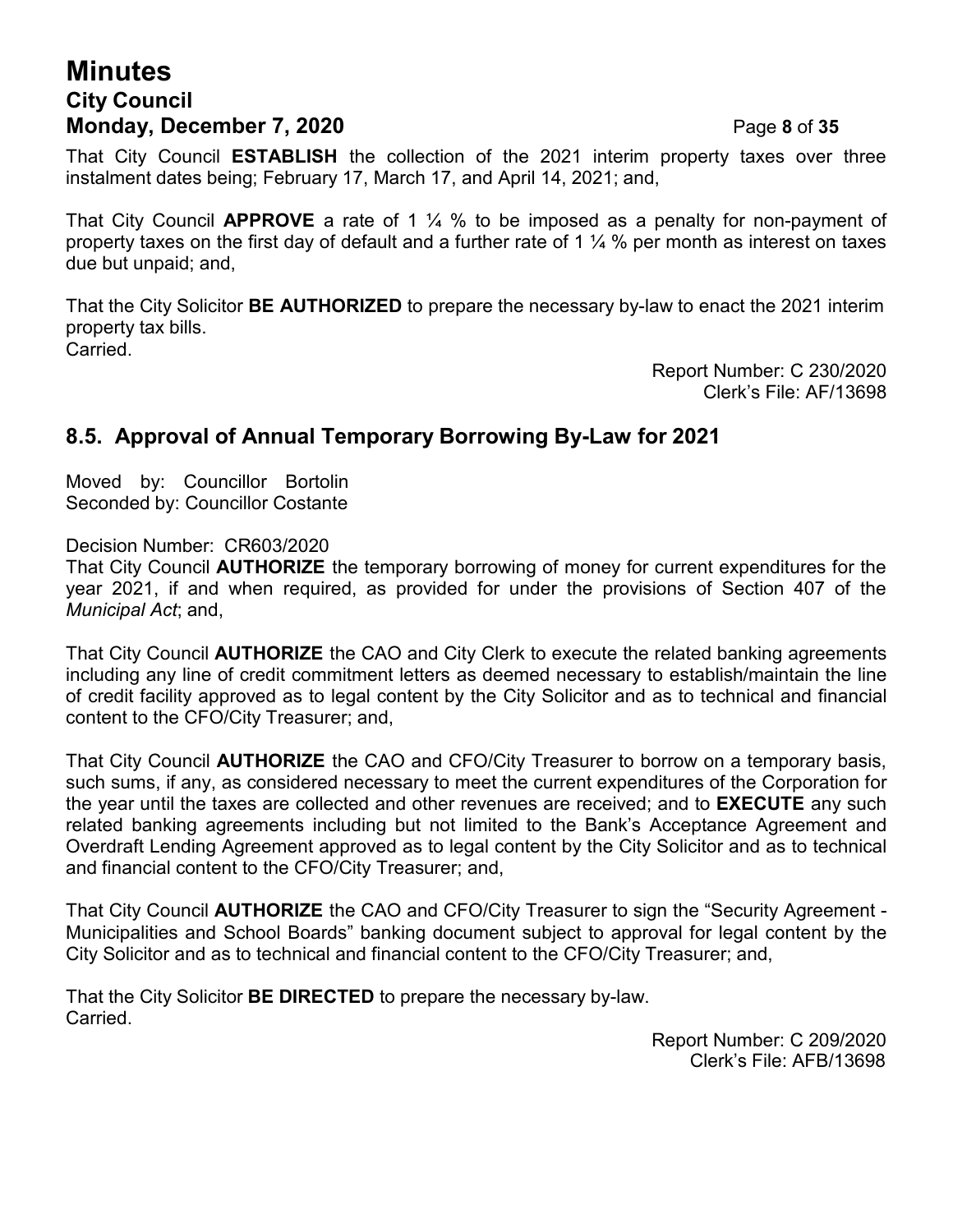### **City Council Monday, December 7, 2020 Page 9 of 35**

### **8.6. Award of Tender 143-20 - 2020 Goyeau Garage Rehabilitation and Elevator Upgrade - Ward: 3**

Moved by: Councillor Bortolin Seconded by: Councillor Costante

### Decision Number: CR604/2020

That City Council **APPROVE** a pre-commitment of the 2021 Parking Garage Improvement Capital Funding Budget (Project #7131114) in the amount of \$305,000 for immediate use; and,

That Council **APPROVE** the award of tender 143-20; and,

That the CAO and City Clerk **EXECUTE** an agreement/contract with Weathertech Restoration Services for the purpose of the 2020 Goyeau Garage Rehabilitation and Elevator Upgrade Project to an upset limit of \$1,216,590.00 plus HST, satisfactory in form to the City Solicitor, in financial content to the Chief Financial Officer & City Treasurer, and in technical content to the City Engineer.

Carried.

Report Number: C 233/2020 Clerk's File: ST/13973

### **8.7. Zoning By-law Amendment - 333 McEwan Avenue - Philip Robins - Z 019- 20 [ZNG-6162] - Ward 2**

Moved by: Councillor Bortolin Seconded by: Councillor Costante

Decision Number: CR605/2020 DHSC 210

1. That Zoning By-law 8600 **BE AMENDED** by changing the zoning of Part Lot 7, Plan 312; located on the west side of McEwan Avenue, south of University Avenue West (shown as the subject lands on Appendix A to Report S 126/2020), from RD 1.3 to RD 2.2 and by adding a site specific provision to Section 20(1) as follows:

### "401 **WEST SIDE OF MCEWAN AVENUE, SOUTH OF UNIVERSITY AVENUE WEST**

For the lands comprising Part Lot 7, Plan 312; for any permitted use in Section 11.2.1, save and except for a townhome dwelling, the following additional provisions shall also apply:

- a) Lot Width minimum 10.0 m
- b) Lot Area minimum 315 m<sup>2</sup>
- c) Front Yard Depth minimum 5.0 m
- d) Side Yard Width minimum 0.6 m for the structure existing at the time of this bylaw passing
- [ZDM 3; ZNG/6162]"

Carried.

Report Number: SCM 333/2020 & S 126/2020 Clerk's File: ZB/13925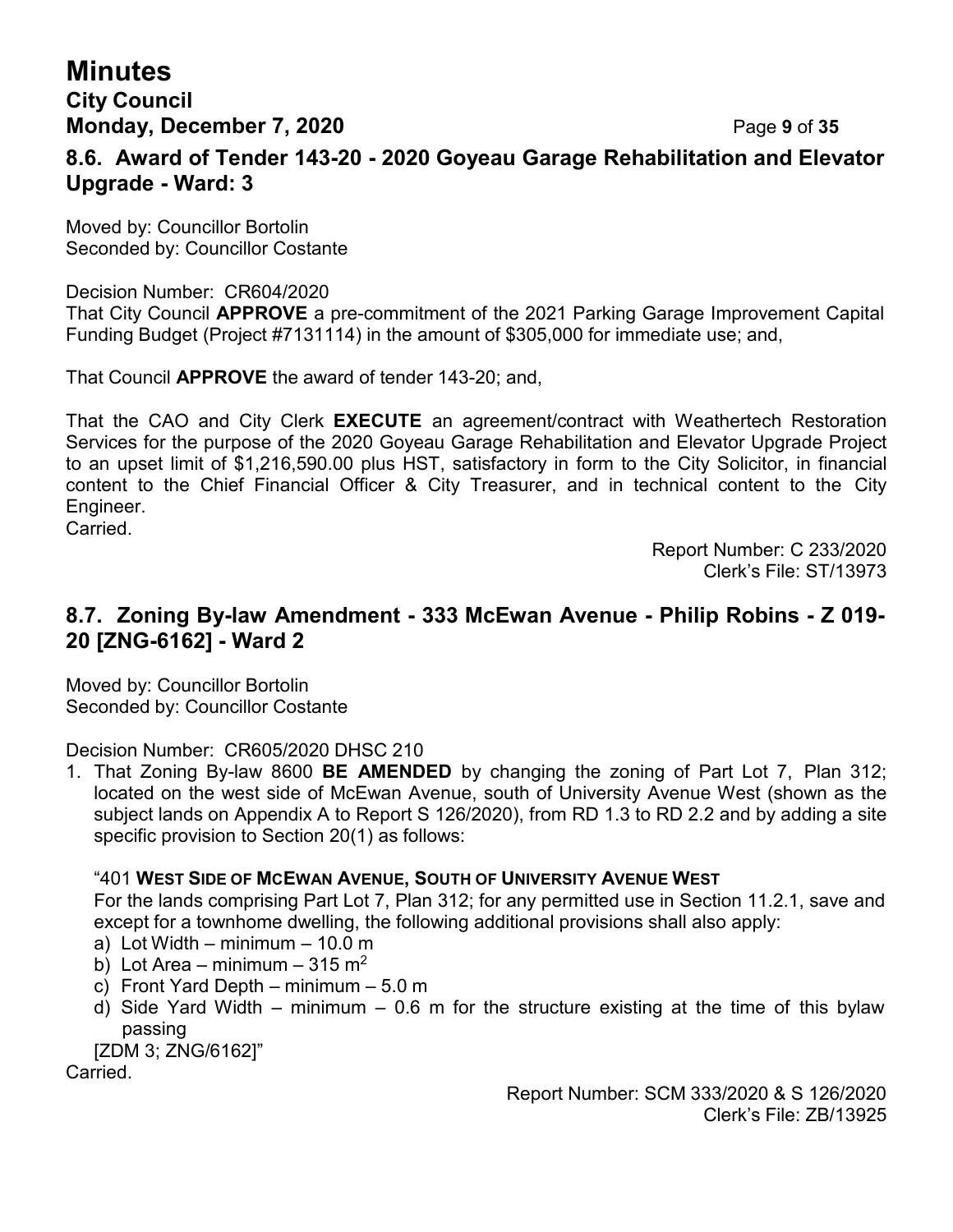### **City Council Monday, December 7, 2020 Page 10 of 35**

**8.8. Official Plan and Zoning By-Law Amendment; 1223-1233 University Ave W OPA 137 (OPA 6170) and Z-024/20 (ZNG/6169), Ward 3**

Moved by: Councillor Bortolin Seconded by: Councillor Costante

Decision Number: CR606/2020 DHSC 212 DHSC 213

- I. That Schedule "A: Planning Districts and Policy Areas" of Volume 1: The Primary Plan of the City of Windsor Official Plan **BE AMENDED** by applying a Specific Policy Area to West Part Lot 1 ROW; Over South Part Lot 9, Registered Plan 683, known municipally as 1223 – 1233 University Avenue West;
- II. That Section 1 of Volume 2: Secondary Plans & Special Policy Areas of the City of Windsor Official Plan **BE AMENDED** by adding a Special Policy Area as follows:
	- 1.48 South Side of University Ave West, West of Wellington Ave
	- 1.48.1 The property described as West Part Lot 1 ROW; Over South Part Lot 9, Registered Plan 683, known municipally as 1223 – 1233 University Avenue West is designated Mixed Use on Schedule A: Planning Districts and Policy Areas in Volume 1: The Primary Plan;
	- 1.48.2 Notwithstanding the "Mixed Use" designation, section 6.9.2.1 Permitted Uses and section 6.9.2.2 (a) Form of Mixed Use Areas of the Official Plan, Volume 1: The Primary Plan, "small scale Low Profile residential development" and "residential uses at grade level" shall be additional permitted uses on the subject property within the existing building.
- III. That Zoning By-law 8600 **BE AMENDED** by adding a site specific exception to Section 20(1) for Registered Plan 683 West Part Lot 1 ROW; Over South Part Lot 9 (municipally known as 1223-1233 University Avenue West) as follows:

400. **SOUTH SIDE OF UNIVERSITY AVENUE WEST, WEST OF WELLINGTON AVENUE**

- For the lands comprising of W PT Lot 1 ROW; Over S PT Lot 9, Registered Plan 683: a) A *dwelling unit* on the main floor and/or in the basement shall be an additional permitted use and, that for the additional permitted use, no additional *amenity area* and no additional *parking space* are required.
	- b) Number of Dwelling Units maximum 8

and placing an H symbol on the subject parcel that shall be removed when certain conditions are completed to the satisfaction of the City Engineer. [ZDM3; ZNG/6169]

IV. That for any proposed alteration to the existing facade of the building at 1223-1233 University Avenue West, elevation drawings **SHALL BE REQUIRED** and subject to Site Plan Control to ensure that the proposed alteration is not irreversible to the commercial storefront facing University Avenue West.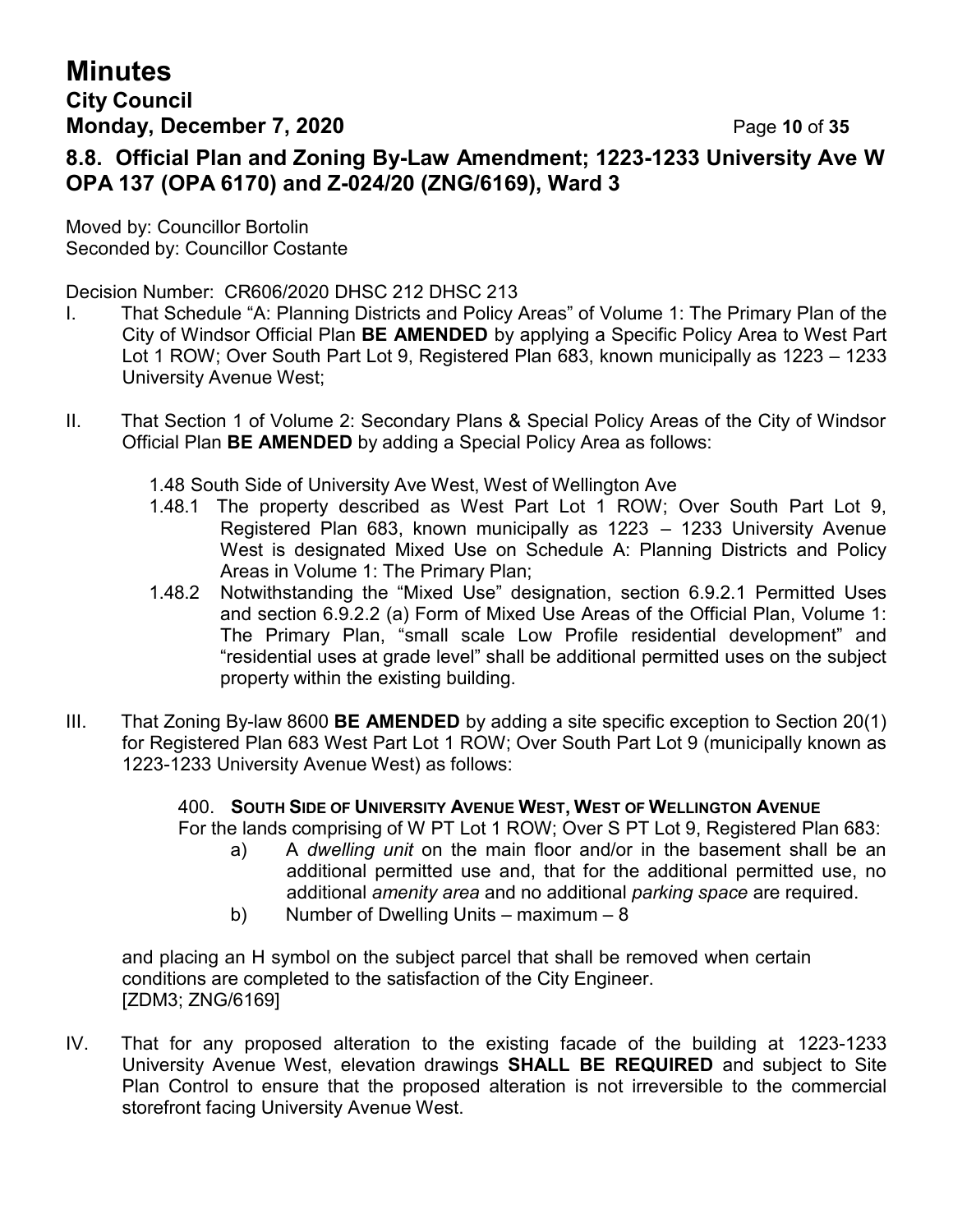## **Minutes City Council Monday, December 7, 2020 Page 11 of 35**

i. The owner submits an application to remove the H holding symbol;

### ii. (a) Encroachment Agreement The owner submits an application for and execute an agreement with the Corporation for the proposed encroachments into the right-of-way (i.e. private drain connection) to the satisfaction of the City Engineer.

(b) Existing Sewers and Connections

The owner further agrees, at its entire expense and to the satisfaction of the City Engineer:

- 1. To undertake a video inspection of the mainline sewers that will be used by the subject property and all connections to the mainline sewers that service the subject property.
- 2. Any redundant connections will be abandoned according to the City of Windsor Engineering Best Practice B.P.1.3.3.
- 3. Any new connections to combined sewers will follow City of Windsor Engineering Best Practice B.P.1.1.1.
- VI. That Administration **BE REQUESTED** to report back to a future meeting of the Development & Heritage Standing Committee to quantify and qualify the impacts that commercial storefront conversions have on our main streets; and,
- VII. That Administration **DEVELOP** a policy to guide council in helping them decide where such residential conversions are appropriate; and,
- VIII. That Administration **REVIEW** and **COMMENT** on the impact of the *Landlord Tenant Act* and how a transition would happen, what is allowable and what is not; and further,
- IX. That the administrative report also **INCLUDE** whether or not Council can impose timelines, can gain more control over the process and can force the owner to convert the property back to commercial when appropriate.

Carried.

Report Number: SCM 334/2020 & S 153/2020 Clerk's File: ZO/13917 & ZB/13916

### **8.9. Development Application - 1680 Tecumseh Rd W. 1378, 1366 and 0 Campbell Avenue OPA 134 [OPA 6125] Z 015/20 [ZNG6124] To permit a Multiple Dwelling Development-Ward 2**

Moved by: Councillor Bortolin Seconded by: Councillor Costante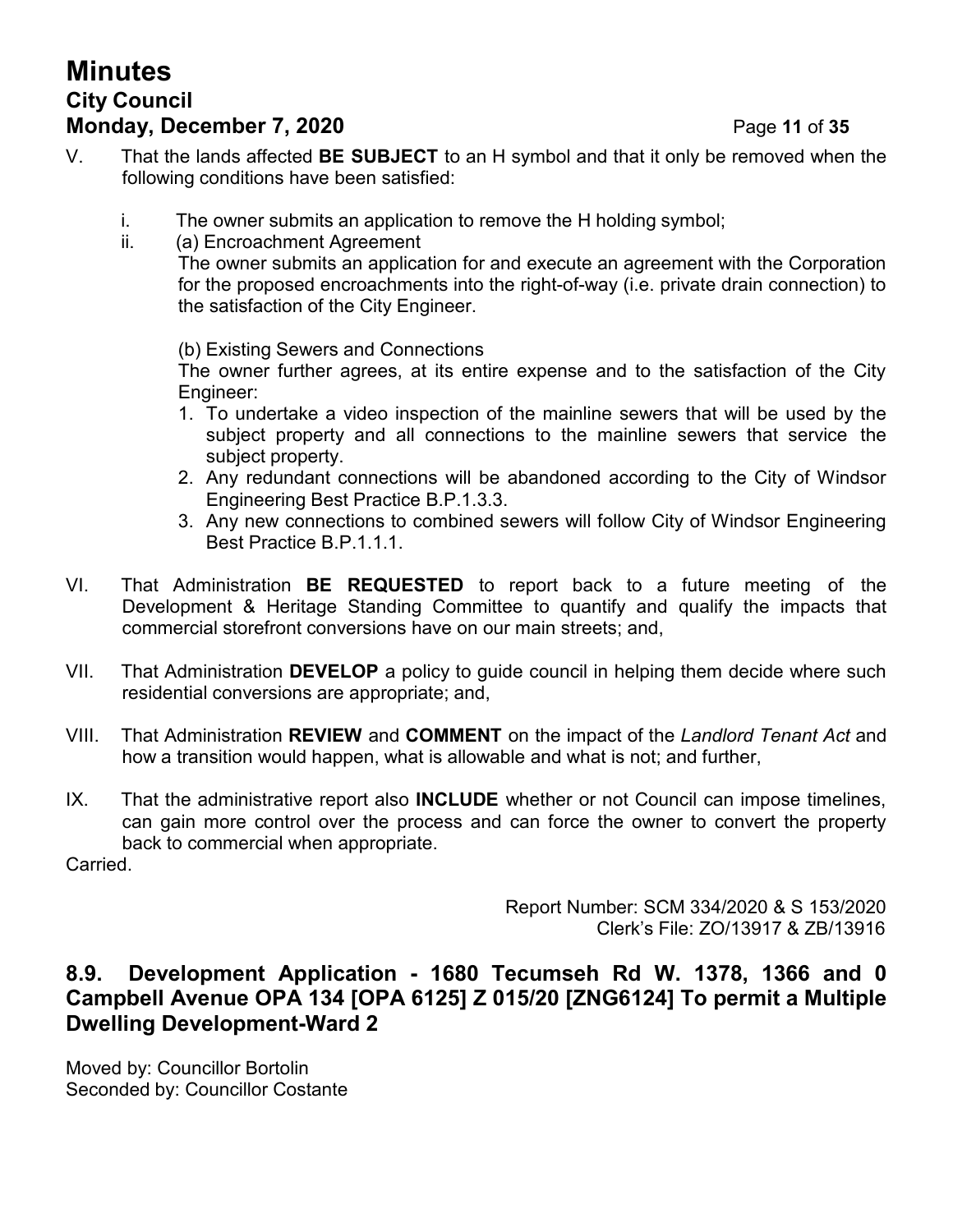## **Minutes City Council Monday, December 7, 2020 Page 12 of 35**

Decision Number: CR607/2020 DHSC 215

- I. That By-law 103-20 (Residential Interim Control By-law) **BE AMENDED TO EXEMPT** that portion of Lots 9 and 10, and Part of Lots 11, 12, 13, 14 and 15, Registered Plan 931, Known Municipally as 1680 Tecumseh Road West; 1378 Campbell Street, 1366 Campbell Avenue and 0 Campbell Avenue subject to rezoning Z-015/20 ZNG/6124;
- II. That Schedule "A" of Volume 1: The Primary Plan of the City of Windsor Official Plan **BE AMENDED** by applying a Specific Policy Area to Lots 9 and 10, and Part of Lots 11, 12, 13, 14 and 15, Registered Plan 931, Known Municipally as 1680 Tecumseh Road West; 1378 Campbell Street, 1366 Campbell Avenue and 0 Campbell Avenue;
- III. That Section 1 of Volume 2: Secondary Plans & Special Policy Areas of the City of Windsor Official Plan **BE AMENDED** by adding a Special Policy Area as follows:
	- "1.X Northeast corner, Intersection of Tecumseh Road West and Campbell Avenue

1.X.1 The property described as Lots 9 and 10, and Part of Lots 11, 12, 13, 14 and 15, Registered Plan 931, Known Municipally as 1680 Tecumseh Road West; 1378 Campbell Street, 1366 Campbell Avenue and 0 Campbell Avenue. (Northeast corner, Intersection of Tecumseh Road West and Campbell Avenue), **IS DESIGNATED** Commercial Corridor on Schedule A: Planning Districts and Policy Areas in Volume I – The Primary Plan;

1.X.2 Notwithstanding the "Commercial Corridor" designation of the subject land on Schedule D: Land Use in Volume I – The Primary Plan, "Multiple Dwelling" shall be an additional permitted uses."

- IV. That an amendment to City of Windsor Zoning By-law 8600 **BE APPROVED**, changing the zoning of Lots 9 and 10, and Part of Lots 11, 12, 13, 14 and 15, Registered Plan 931, Known Municipally as 1680 Tecumseh Road West; 1378 Campbell Street, 1366 Campbell Avenue and 0 Campbell Avenue from Commercial District 2.1 (CD2.1) and Residential District 2.2 (RD 2.2) to Residential District (RD) 3.1, with the following additional site specific regulations:
	- i. Lot Frontage Minimum as existing
	- ii. Front Yard Depth 0m
	- iii. Interior Side Yard width Minimum  $3.6m$
	- iv. Exterior Side Yard width– 0m
	- v. Required Parking 1 space /unit
- V. That the building entrance adjacent to the Tecumseh Road West entrance **BE DESIGNED** so that the entrance is more prominent, facilitating more active use of the area adjacent to Tecumseh Road West, to the satisfaction of the Site Plan Control Officer*.*

Carried.

Report Number: SCM 335/2020 & S 152/2020 Clerk's File: ZO/13900 & ZB/13896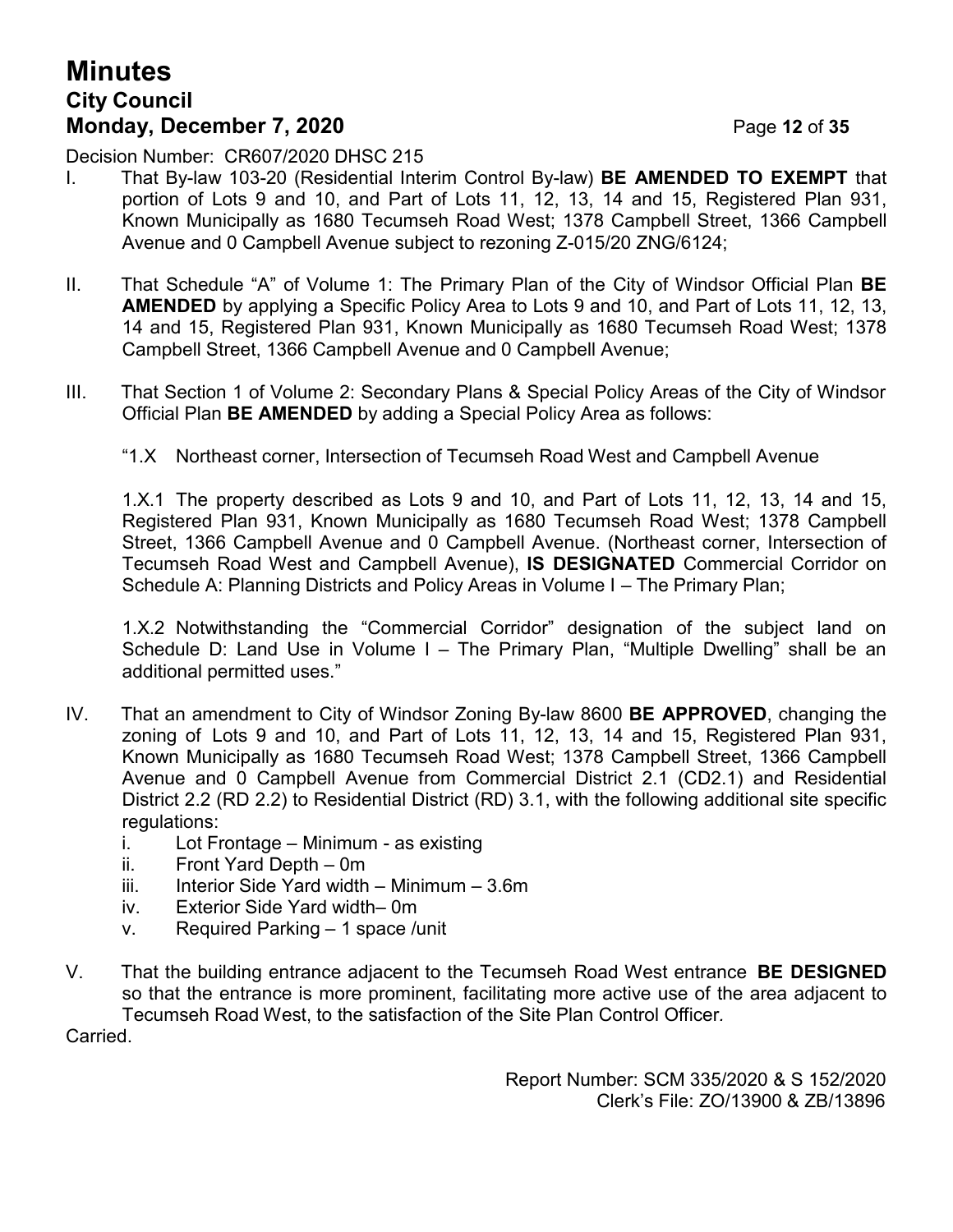## **City Council Monday, December 7, 2020 Page 13 of 35**

### **8.11. To Close and Convey Part of the Westerly Portion of North Terminal Rd, Northerly of Essex Terminal Railway - SAS/5711 - Applicant: B & S Dortmans – Ward 3**

Moved by: Councillor Bortolin Seconded by: Councillor Costante

Decision Number: CR609/2020 DHSC 218

- I. That the portion of North Terminal Road east of Charl Avenue, labelled as "Part 1" as shown on Drawing No. CC-1751B *attached* as Appendix 'A', **BE ASSUMED** for subsequent closure;
- II. That the portion of North Terminal Road east of Charl Avenue, labelled as "Part 1" as shown on Drawing No. CC-1751B *attached* as Appendix 'A', **BE CLOSED AND CONVEYED** to the applicant, and adjusted as necessary, in a manner deemed appropriate by the City Planner, subject to the following:
	- a. An easement registered by The Corporation of the City of Windsor in the City's standard form and in accordance with the City's standard practice;
- III. That Conveyance Cost **BE SET** at:
	- a. For property abutting Development Reserve DRD1.1, conveyance price will be \$10.76 per square metre without easements and \$5.38 per square metre with easements plus deed preparation fee and proportionate share of the survey cost as invoiced to The Corporation of the City of Windsor by an Ontario Land Surveyor;
- IV. That the portion of North Terminal Road east of Charl Avenue, labelled as "Part 2" as shown on Drawing No. CC-1751B *attached* as Appendix 'A', **BE DENIED** for the following reasons:
	- a. The right-of-way does not meet the criteria for closure; it is deemed indispensable and not suitable for closure.
	- b. The right-of-way contains sewers and must remain accessible for servicing.
	- c. The right-of-way contains access to existing utility poles, guying, anchors, and 347/600V secondary distribution lines and must remain accessible for servicing.
- V. That the City Planner **BE REQUESTED** to supply the appropriate legal description, in accordance with Drawing Number. CC-1751B *attached* as Appendix 'A';
- VI. That the City Solicitor **BE REQUESTED** to prepare the necessary by-law(s);
- VII. That the Chief Administrative Officer and City Clerk **BE AUTHORIZED** to sign all necessary documents approved as to form and content satisfactory to the City Solicitor; and,

VIII. That the matter **BE COMPLETED** electronically pursuant to By-law Number 366-2003. Carried.

Report Number: SCM 338/2020 & S 140/2020 Clerk's File: MTR2020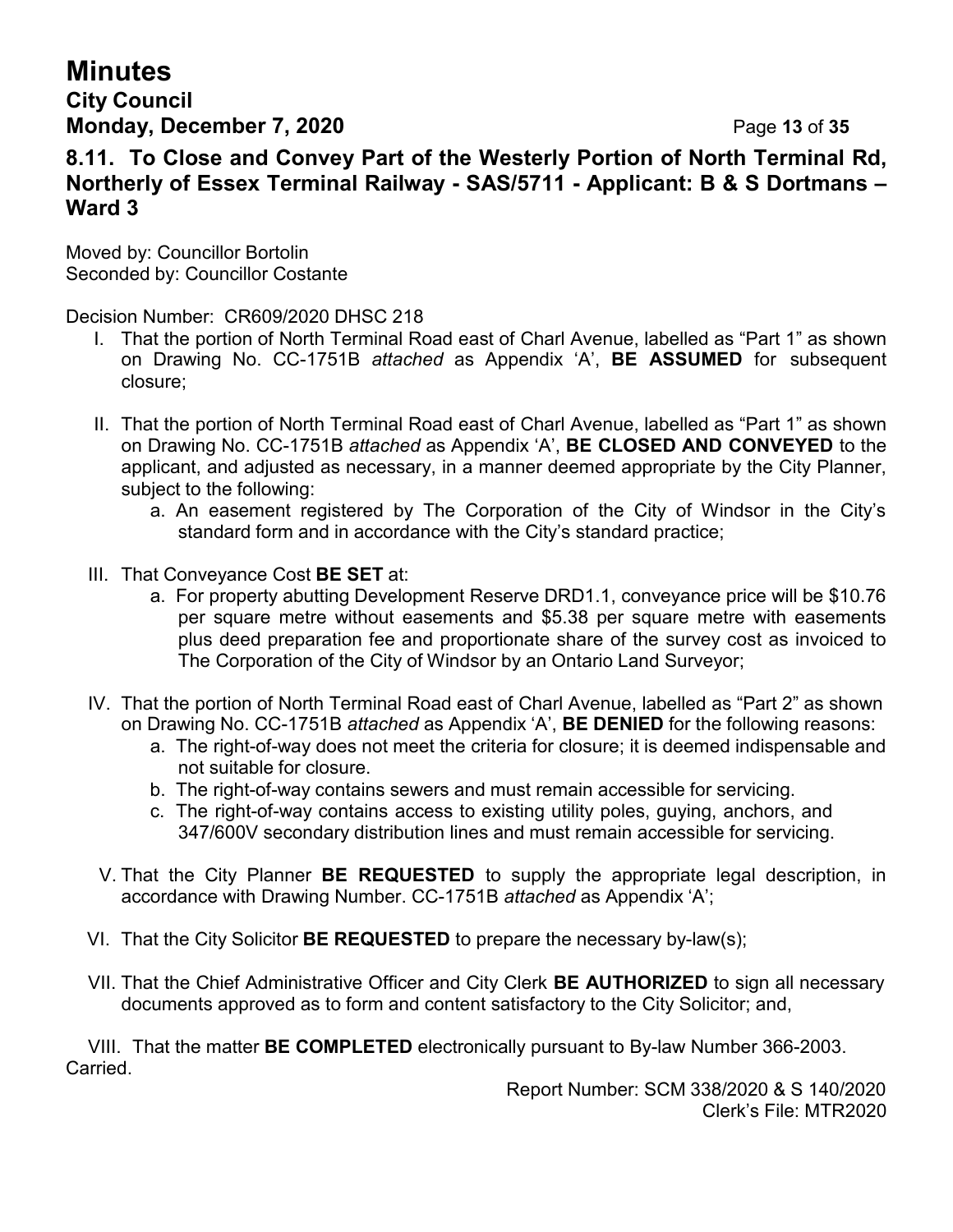**City Council Monday, December 7, 2020 Page 14 of 35** 

**8.12. Close and Convey a Portion of the North/South Alley Between Crawford Avenue and Oak Street, From Montrose Street to Tecumseh Boulevard West and the East/West Alley Between 1370 Oak Street and 1380 Oak Street - SAA/4133 - Applicants: Richard & Adrienne Chene - Ward 3**

Moved by: Councillor Bortolin Seconded by: Councillor Costante

Decision Number: CR610/2020 DHSC 219

- I. That the 4.57 metre wide east/west alley located between 1370 Oak Street and 1380 Oak Street, and shown as "Part 1" on Drawing No. CC-1776 *attached* as Appendix 'A', **BE ASSUMED** for subsequent closure.
- II. That the 4.57 metre wide east/west alley located between 1370 Oak Street and 1380 Oak Street, and shown as "Part 1" on Drawing No. CC-1776 *attached* as Appendix 'A', **BE CLOSED AND CONVEYED** to the applicant, and adjusted as necessary, in a manner deemed appropriate by the City Planner subject to the following:
	- a) Easement subject to their being accepted in the City's standard form and in accordance with the City's standard practice, be granted to: a. Bell Canada.
- III. That Conveyance Cost **BE SET** as follows:
	- a. For alley abutting lands zoned Residential RD1.3: \$1.00 plus deed preparation fee and proportionate share of the survey costs as invoiced to The Corporation of the City of Windsor by an Ontario Land Surveyor.
- IV. That the portion of the 2.13 metre wide north/south alley located between Crawford Avenue and Oak Street, from Montrose Street to Tecumseh Boulevard West, and shown as "Part 2", "Part 3" and "Part 4" on Drawing No. CC -1776 *attached* as Appendix 'A', **BE ASSUMED** for subsequent closure.

V. That the 2.13 metre wide north/south alley located between Crawford Avenue and Oak Street, from Montrose Street to Tecumseh Boulevard West, and shown as "Part 2", "Part 3" and "Part 4" on Drawing No. CC-1776 *attached* as Appendix 'A', **BE CLOSED AND CONVEYED** in equal halves to the abutting property owners, and adjusted as necessary, in a manner deemed appropriate by the City Planner subject to the following:

a) Easement subject to their being accepted in the City's standard form and in accordance with the City's standard practice, be granted to:

a. Bell Canada, Enwin Utilities and Enbridge Gas.

- VI. That Conveyance Cost **BE SET** as follows:
	- a. For alley abutting lands zoned Residential RD1.3: \$1.00 plus deed preparation fee and proportionate share of the survey costs as invoiced to The Corporation of the City of Windsor by an Ontario Land Surveyor.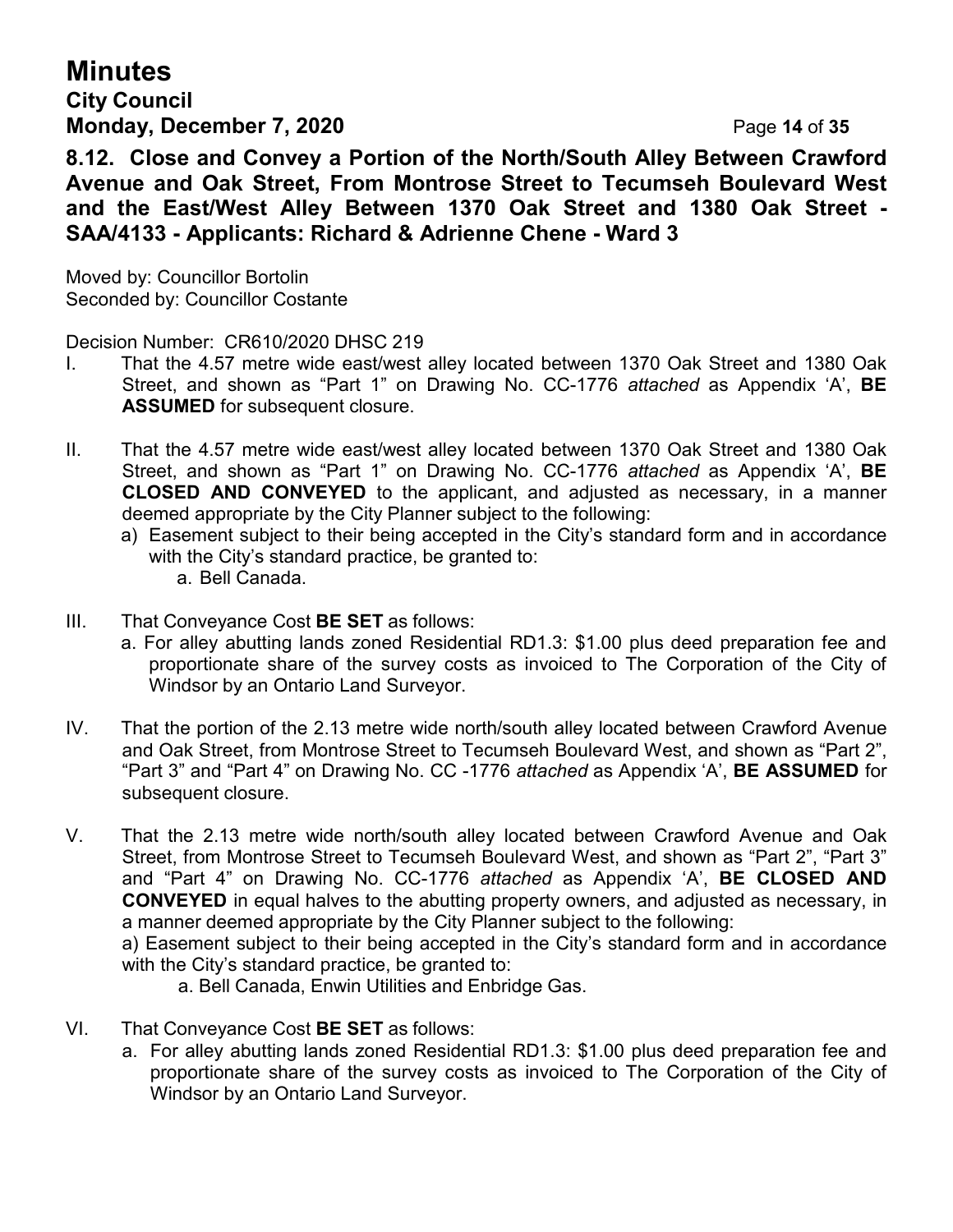## **Minutes City Council Monday, December 7, 2020 Page 15 of 35**

- b. For alley abutting lands zoned Manufacturing MD1.1: \$117.22 per square metre plus deed preparation fee and proportionate share of the survey costs as invoiced to The Corporation of the City of Windsor by an Ontario Land Surveyor.
- VII. That the City Planner **BE REQUESTED** to supply the appropriate legal description, in accordance with Drawing Number. CC-1776, *attached* as Appendix 'A'.
- VIII. That the City Solicitor **BE REQUESTED** to prepare the necessary by-law(s).
- IX. That the Chief Administrative Officer and City Clerk **BE AUTHORIZED** to sign all necessary documents approved as to form and content satisfactory to the City Solicitor.
- X. That the matter **BE COMPLETED** electronically pursuant to By-law Number 366-2003.
- XI. That Conveyance Cost for the portion of the alley abutting the property at 956 Tecumseh Boulevard West **BE SET** as follows:

\$1.00 plus deed preparation fee and proportionate share of the survey costs as invoiced to The Corporation of the City of Windsor by an Ontario Land Surveyor.

**Carried** 

Report Number: SCM 339/2020 & S 141/2020 Clerk's File: SAA2020

### **8.13. Close and Convey the North/South Alley East of Marentette Ave Abutting the West Side of 840 Wyandotte St E, From Wyandotte St E to Brant St - SAA/6060 - Applicant: Seiko Homes - Ward 4**

Moved by: Councillor Bortolin Seconded by: Councillor Costante

Decision Number: CR611/2020 DHSC 220

- I. That the 4.88 metre wide north/south alley located east of Marentette Ave, abutting the west side of 840 Wyandotte St E, from Wyandotte St E to Brant St, and shown on Drawing No. CC-1769 *attached as* Appendix 'A', **BE ASSUMED** for subsequent closure.
- II. That the 4.88 metre wide north/south alley located east of Marentette Ave, abutting the west side of 840 Wyandotte St E, from Wyandotte St E to Brant St, and shown as "Part 2" on Drawing No. CC-1769 *attached as* Appendix 'A', **BE CLOSED AND CONVEYED** to the applicant, subject to the following:
	- a) Easement, subject to their being accepted in the City's standard form and in accordance with the City's standard practice, be granted to:
		- Bell Canada, MNSi and Enwin Utilities Ltd.
- III. That Conveyance Cost **BE SET** as follows:

a. For alley abutting lands zoned Commercial CD2.2: \$172.22 per square metre without easements or \$86.11 per square metre with easements.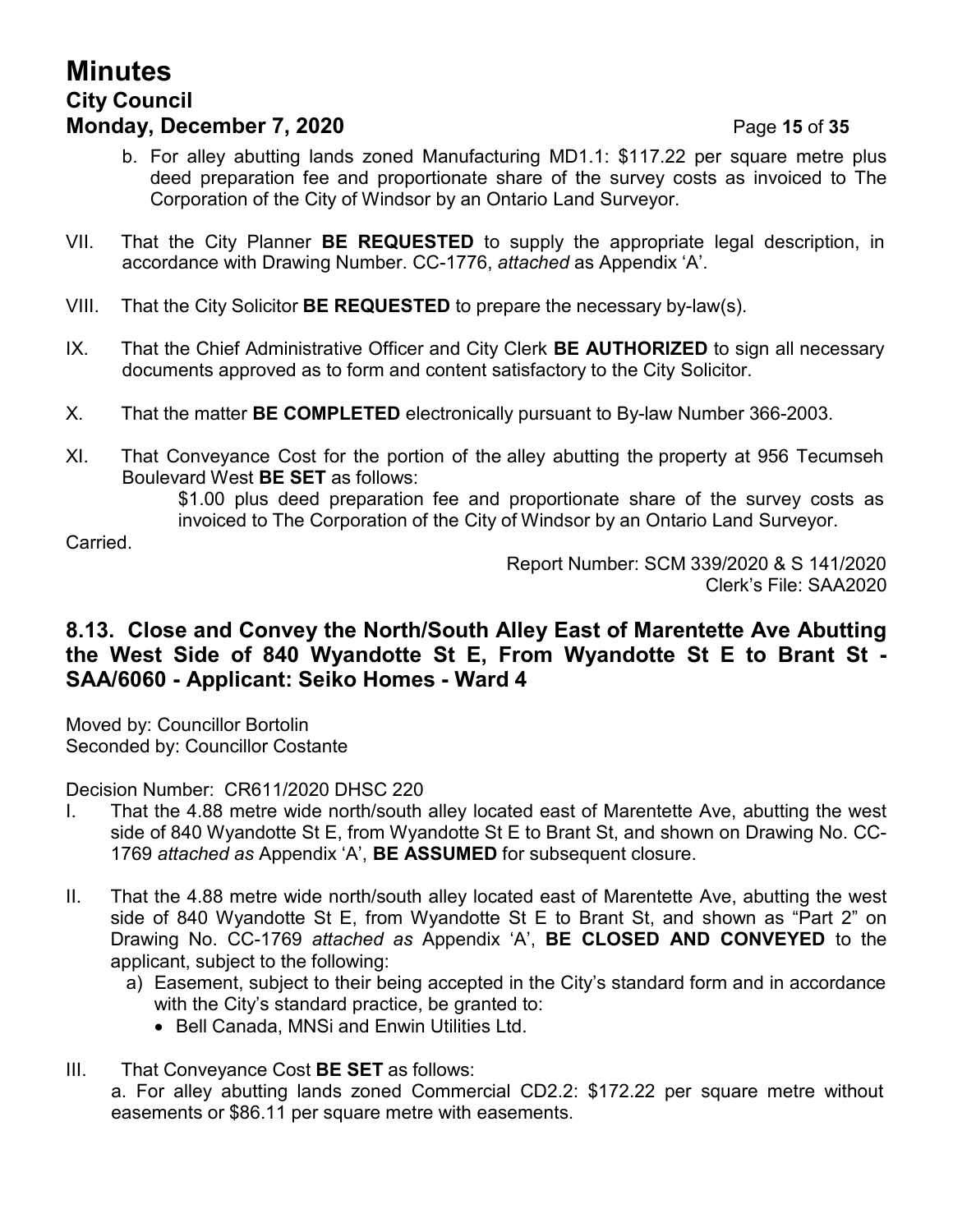## **Minutes City Council Monday, December 7, 2020 Page 16 of 35**

- IV. That the 4.88 metre wide north/south alley located east of Marentette Ave, abutting the west side of 840 Wyandotte St E, from Wyandotte St E to Brant St, and shown as "Part 1" on Drawing No. CC-1769 *attached as* Appendix 'A', **BE CLOSED AND CONVEYED** in two equal halves, along the centre of the subject alley to the abutting property owners, subject to the following:
	- a) Easement, subject to their being accepted in the City's standard form and in accordance with the City's standard practice, be granted to:
		- Bell Canada, MNSi and Enwin Utilities Ltd.
- V. That Conveyance Cost **BE SET** as follows:
	- a. For alley abutting lands zoned Commercial CD2.2: \$172.22 per square metre without easements or \$86.11 per square metre with easements.
	- b. For lands abutting properties zoned Residential RD2.2: \$1 plus deed preparation fee and proportionate share of the survey cost as invoiced to The Corporation of the City of Windsor by an Ontario Land Surveyor.
- VI. That the City Planner **BE REQUESTED** to supply the appropriate legal description, in accordance with Drawing Number. CC-1769, *attached* as Appendix 'A'.
- VII. That the City Solicitor **BE REQUESTED** to prepare the necessary by-law(s).
- VIII. That the Chief Administrative Officer and City Clerk **BE AUTHORIZED** to sign all necessary documents approved as to form and content satisfactory to the City Solicitor.

IX. That the matter **BE COMPLETED** electronically pursuant to By-law Number 366-2003. Carried.

Report Number: SCM 340/2020 & S 148/2020 Clerk's File: SAA2020

### **8.14. Close and Convey the North/South Alley Between Tecumseh Rd W and Leduc St, East of Campbell Ave, Abutting the West Side of 1636 Tecumseh Rd W - SAA/6067 - Applicants: Adeolu Ireyomi and Redeemed Christian Church of God - Ward 2**

Moved by: Councillor Bortolin Seconded by: Councillor Costante

Decision Number: CR612/2020 DHSC 221

- I. That the 3.66 metre wide north/south alley between Tecumseh Rd W and Leduc St, east of Campbell Ave, and shown on Drawing No. CC-1774 attached as Appendix 'A', **BE ASSUMED** for subsequent closure;
- II. That the 3.66 metre wide north/south alley between Tecumseh Rd W and Leduc St, east of Campbell Ave, and shown on Drawing No. CC-1774 attached as Appendix 'A', **BE CLOSED**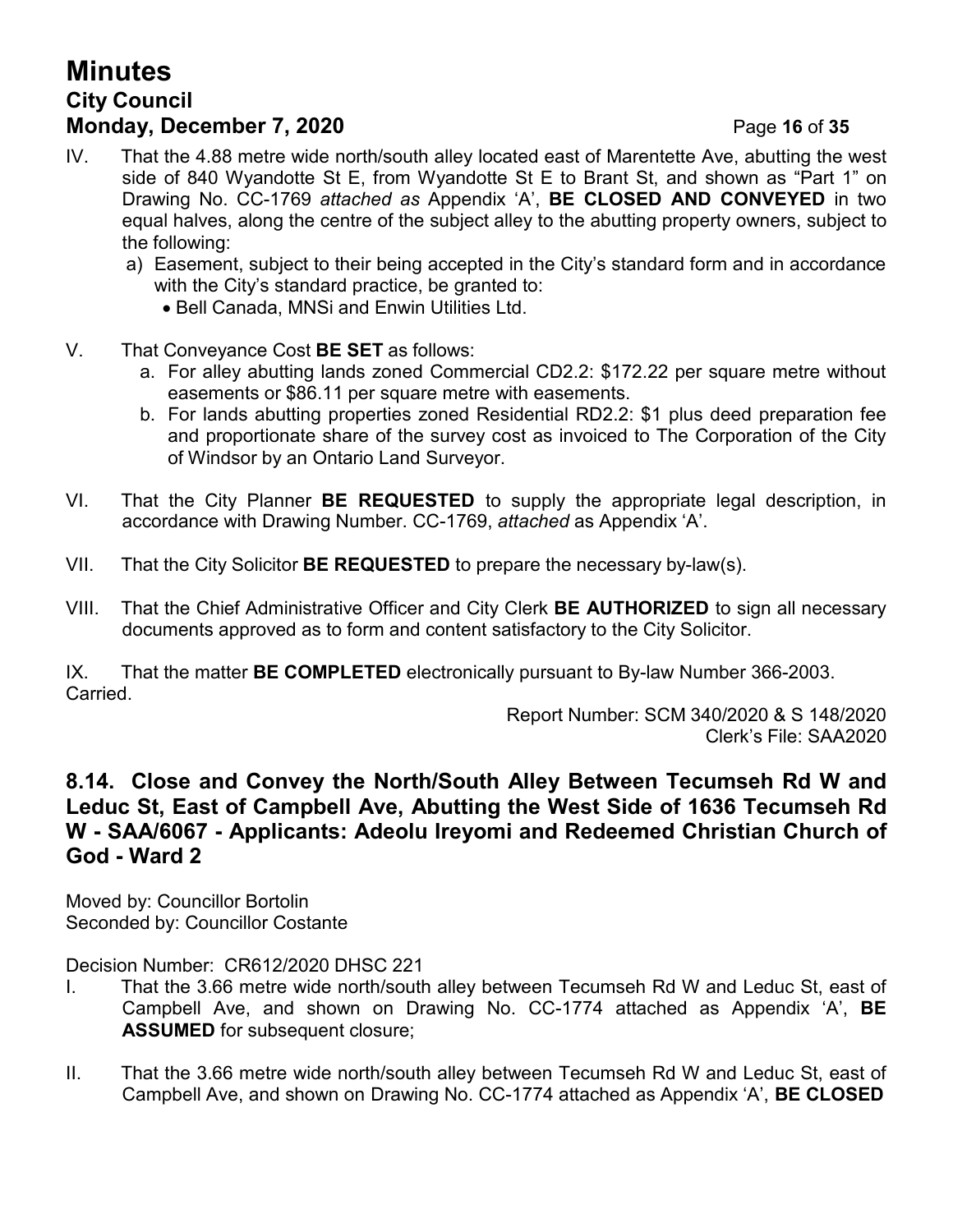# **City Council**

## **Monday, December 7, 2020 Page 17 of 35**

- a) Easement, subject to their being accepted in the City's standard form and in accordance with the City's standard practice, be granted to:
	- Bell Canada, MNSi, Enwin Utilities Ltd. and Enbridge (formerly Union Gas);
- III. That Conveyance Cost **BE SET** as follows:
	- a. For lands abutting properties zoned Residential RD2.2: \$1 plus deed preparation fee and proportionate share of the survey cost as invoiced to The Corporation of the City of Windsor by an Ontario Land Surveyor;
	- b. For lands abutting properties zoned Commercial CD2.1: \$172.22 per square metre without easements and \$86.11 per square metre with easements, deed and survey costs included;
	- c. For lands abutting properties zoned Institutional ID1.1, as the abutting property is not an operating school, \$26.90 per square metre without easements and \$13.45 per square metre with easements, plus deed preparation fee and proportionate share of the survey cost as invoiced to The Corporation of the City of Windsor by an Ontario Land Surveyor;
- IV. That the City Planner **BE REQUESTED** to supply the appropriate legal description, in accordance with Drawing Number. CC-1774, attached as Appendix 'A';
- V. That the City Solicitor **BE REQUESTED** to prepare the necessary by-law(s);
- VI. That the Chief Administrative Officer and City Clerk **BE AUTHORIZED** to sign all necessary documents approved as to form and content satisfactory to the City Solicitor; and,

VII. That the matter **BE COMPLETED** electronically pursuant to By-law Number 366-2003. Carried.

Report Number: SCM 341/2020 & S 137/2020 Clerk's File: SAA2020

## **8.15. Close and Convey the North/South Alley Between Marentette Avenue and Elsmere Avenue, South of Lens Avenue and North of Vimy Avenue - SAA/6075 - Applicant: Brenda Morris - Ward 4**

Moved by: Councillor Bortolin Seconded by: Councillor Costante

Decision Number: CR613/2020 DHSC 222

I. That the portion of the 4.27 metre wide north/south alley located between Marentette Avenue and Elsmere Avenue, south of Lens Avenue and north of Vimy Avenue, and shown on Drawing No. CC-1775 attached as Appendix 'A', **BE ASSUMED** for subsequent closure;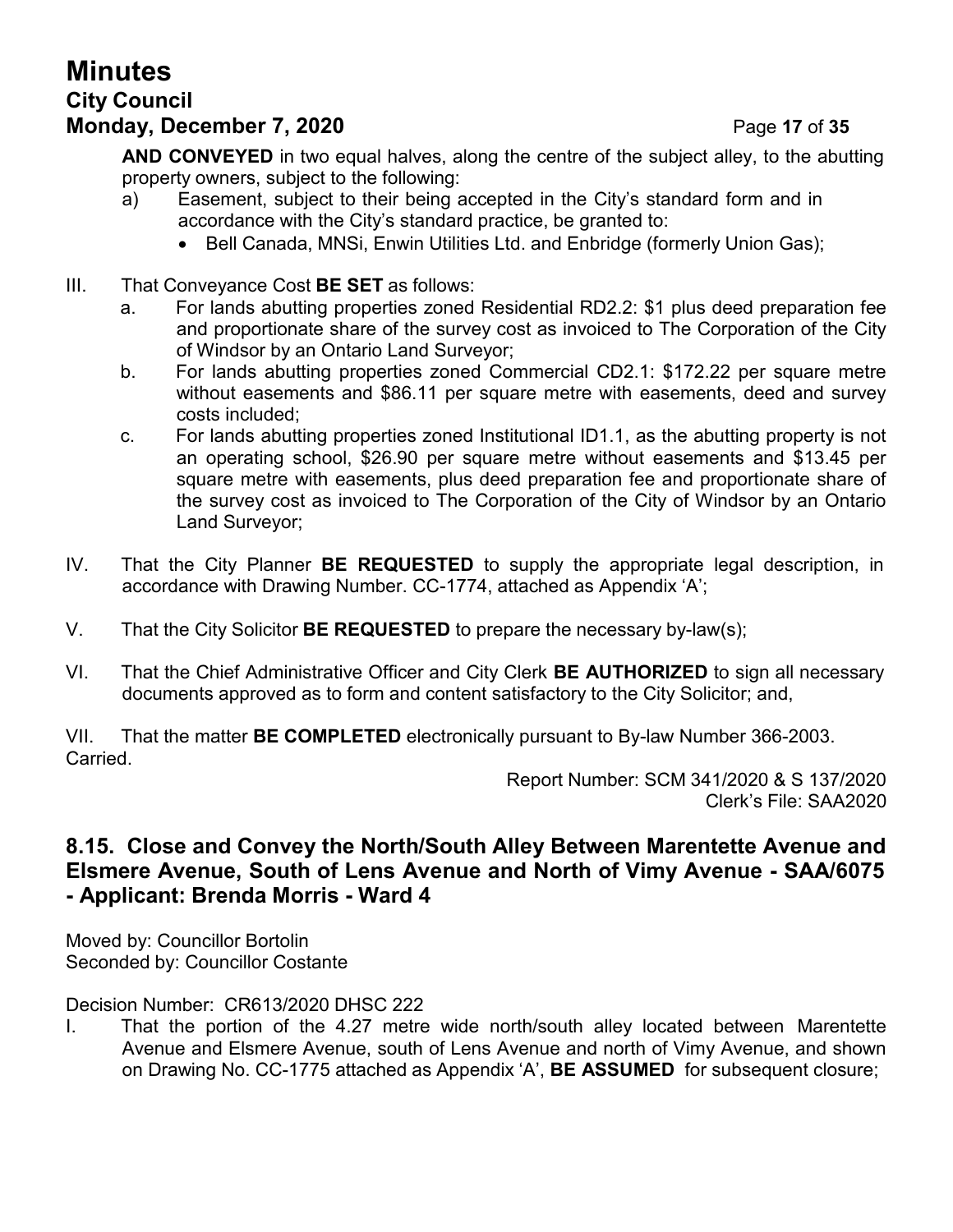## **Minutes City Council Monday, December 7, 2020 Page 18 of 35**

- II. That the portion of the 4.27 metre wide north/south alley located between Marentette Avenue and Elsmere Avenue, south of Lens Avenue and north of Vimy Avenue, and shown on Drawing No. CC-1775 attached as Appendix 'A', **BE CLOSED AND CONVEYED** in two equal halves, along the centre of the subject alley, to the abutting property owners, subject to the following:
	- a) Easement, subject to their being accepted in the City's standard form and in accordance with the City's standard practice, be granted to:
		- Bell Canada and Enwin Utilities Ltd.
- III. That Conveyance Cost **BE SET** as follows:
	- a. For alley abutting lands zoned Residential RD1.2: \$1.00 plus deed preparation fee and proportionate share of the survey costs as invoiced to The Corporation of the City of Windsor by an Ontario Land Surveyor.
- IV. That the City Planner **BE REQUESTED** to supply the appropriate legal description, in accordance with Drawing Number. CC-1775, *attached* as Appendix 'A'.
- V. That the City Solicitor **BE REQUESTED** to prepare the necessary by-law(s).
- VI. That the Chief Administrative Officer and City Clerk **BE AUTHORIZED** to sign all necessary documents approved as to form and content satisfactory to the City Solicitor.

VII. That the matter **BE COMPLETED** electronically pursuant to By-law Number 366-2003. Carried.

Report Number: SCM 342/2020 & S 138/2020 Clerk's File: SAA2020

## **8.16. Close and Convey the North/South Alley Abutting the East Side of 3726 Howard Avenue - SAA/6095 - Applicant: 2601817 Ontario Ltd - Ward 9**

Moved by: Councillor Bortolin Seconded by: Councillor Costante

Decision Number: CR614/2020 DHSC 223

- I. That the 4.88 metre wide north/south abutting the east side of 3726 Howard Avenue, and shown on Drawing No. CC-1777 *attached as* Appendix 'A', **BE ASSUMED** for subsequent closure;
- II. That the 4.88 metre wide north/south alley abutting the east side of 3726 Howard Avenue, and shown on Drawing No. CC-1777 *attached as* Appendix 'A', **BE CLOSED AND CONVEYED** to the applicant;
- III. That Conveyance Cost **BE SET** as follows: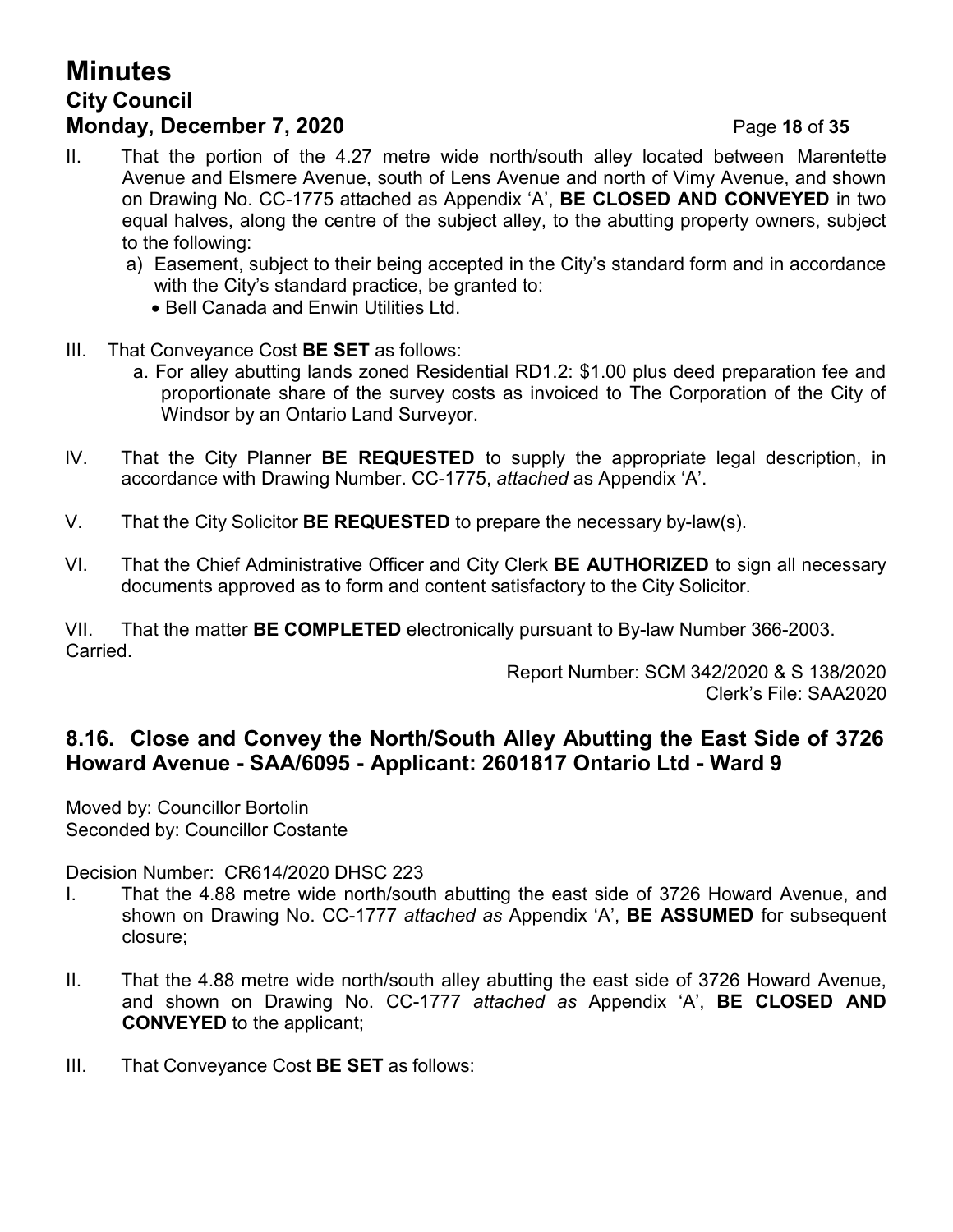## **Minutes City Council Monday, December 7, 2020 Page 19 of 35**

- a. For lands abutting properties zoned Residential RD1.1: \$1 plus deed preparation fee and all survey costs as invoiced to The Corporation of the City of Windsor by an Ontario Land Surveyor;
- IV. That the City Planner **BE REQUESTED** to supply the appropriate legal description, in accordance with Drawing Number. CC-1777, *attached* as Appendix 'A';
- V. That the City Solicitor **BE REQUESTED** to prepare the necessary by-law(s);
- VI. That the Chief Administrative Officer and City Clerk **BE AUTHORIZED** to sign all necessary documents approved as to form and content satisfactory to the City Solicitor; and,

VII. That the matter **BE COMPLETED** electronically pursuant to By-law Number 366-2003. Carried.

> Report Number: SCM 343/2020 & S 139/2020 Clerk's File: SAA2020

### **11.2. 2021 Agency Grant Payments - City Wide**

Moved by: Councillor Bortolin Seconded by: Councillor Costante

Decision Number: CR619/2020

That Council **APPROVE** the funding for City Funded Agencies in 2021 up to a maximum of 50% of the 2020 approved grant amounts as outlined in this report. Carried.

> Report Number: C 229/2020 Clerk's File: AFB/13698

### **11.3. Parking By-law #9023 Amendment to Gross Vehicle Weight Rating and Public Utility Exemption - City Wide**

Moved by: Councillor Bortolin Seconded by: Councillor Costante

Decision Number: CR620/2020 CR413/2019 ETPS 690 That by-law 9023 **BE AMENDED** as follows:

**DELETE:**10(3). No person shall park a vehicle having a registered gross weight or a gross vehicle weight rating of three thousand kilograms (3,000 kg.) or more at any time on any highway or portion of highway other than the highways set out in Schedule "AA" (Designated Truck Routes) hereof. **(amended B/L 9l43, Sept. 2l/87; B/L 11338, Feb.15/93)(deleted & replaced B/L 57- 2009, March 30/09)**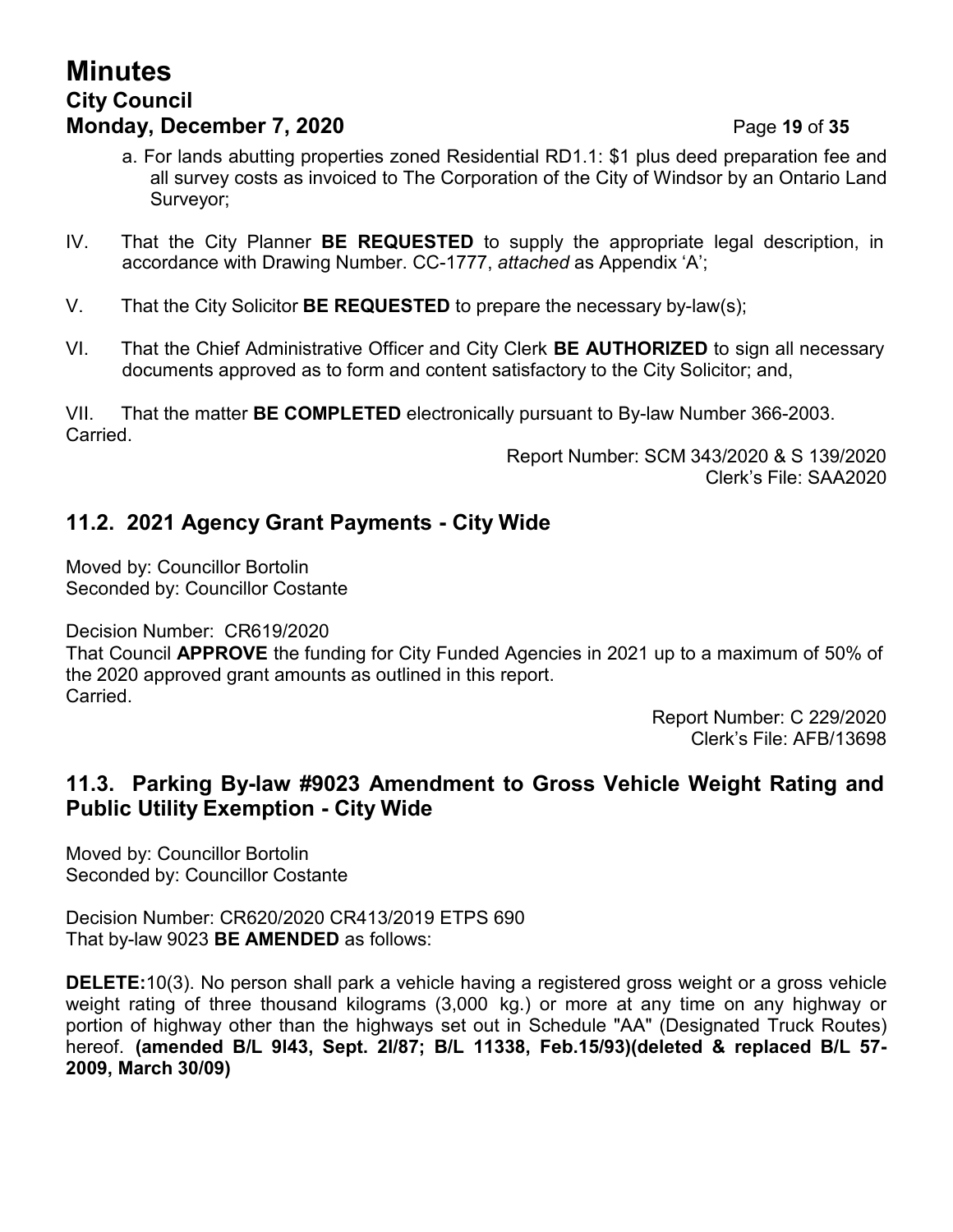## **Minutes City Council Monday, December 7, 2020 Page 20 of 35**

10(4) No person shall park a vehicle having a registered gross weight or a gross vehicle weight rating of three thousand kilograms (3,000 kg.) or more, during the hours 10:00 p.m. to 6:00 a.m., Monday to Sunday on any Highway within the City of Windsor. **(added B/L 283-2004, August 30/04) (deleted & replaced B/L 57-2009, March 30/09)**;

### And **REPLACE** with:

10(3). No person shall park a vehicle having a registered gross weight or a gross vehicle weight rating of four thousand five hundred kilograms (4,500 kg.) or more at any time on any highway or portion of highway other than the highways set out in Schedule "AA" (Designated Truck Routes) hereof. **(amended B/L 9l43, Sept. 2l/87; B/L 11338, Feb.15/93)(deleted & replaced B/L 57- 2009, March 30/09)**

10(4) No person shall park a vehicle having a registered gross weight or a gross vehicle weight rating of four thousand five hundred kilograms (4,500 kg.) or more, during the hours 10:00 p.m. to 6:00 a.m., Monday to Sunday on any Highway within the City of Windsor. **(added B/L 283-2004, August 30/04) (deleted & replaced B/L 57-2009, March 30/09)**;

### **ADD:**

10(9) Sections 10(3) and 10(4) above do not apply to the following vehicles which are parked or stopped on any highway at anytime within the City of Windsor:

i. Marked vehicles actually engaged in works or on call, undertaken for or on behalf of The Corporation of the City of Windsor or a public utility, including utilities providing hydro, telephone, natural gas or internet service.

Carried.

Report Number: SCM 266/2019 & S 128/2019 Clerk's File: ST2019

### **11.4. Audit and Accountability grant 2020**

Moved by: Councillor Bortolin Seconded by: Councillor Costante

Decision Number: CR621/2020

- I. That City Council **APPROVE** the submissions of two Expressions of Interest to the Province of Ontario's Audit and Accountability Fund for grant funding of a maximum of \$150,000 to undertake a review of the management and tracking of the City's Development Charge projects and funding allocations as well as a study of On Demand Service for Transit Windsor; and,
- II. That the Chief Administrative Officer **BE AUTHORIZED** to execute any agreements, declarations or approvals required relative to this Expression of Interest; and,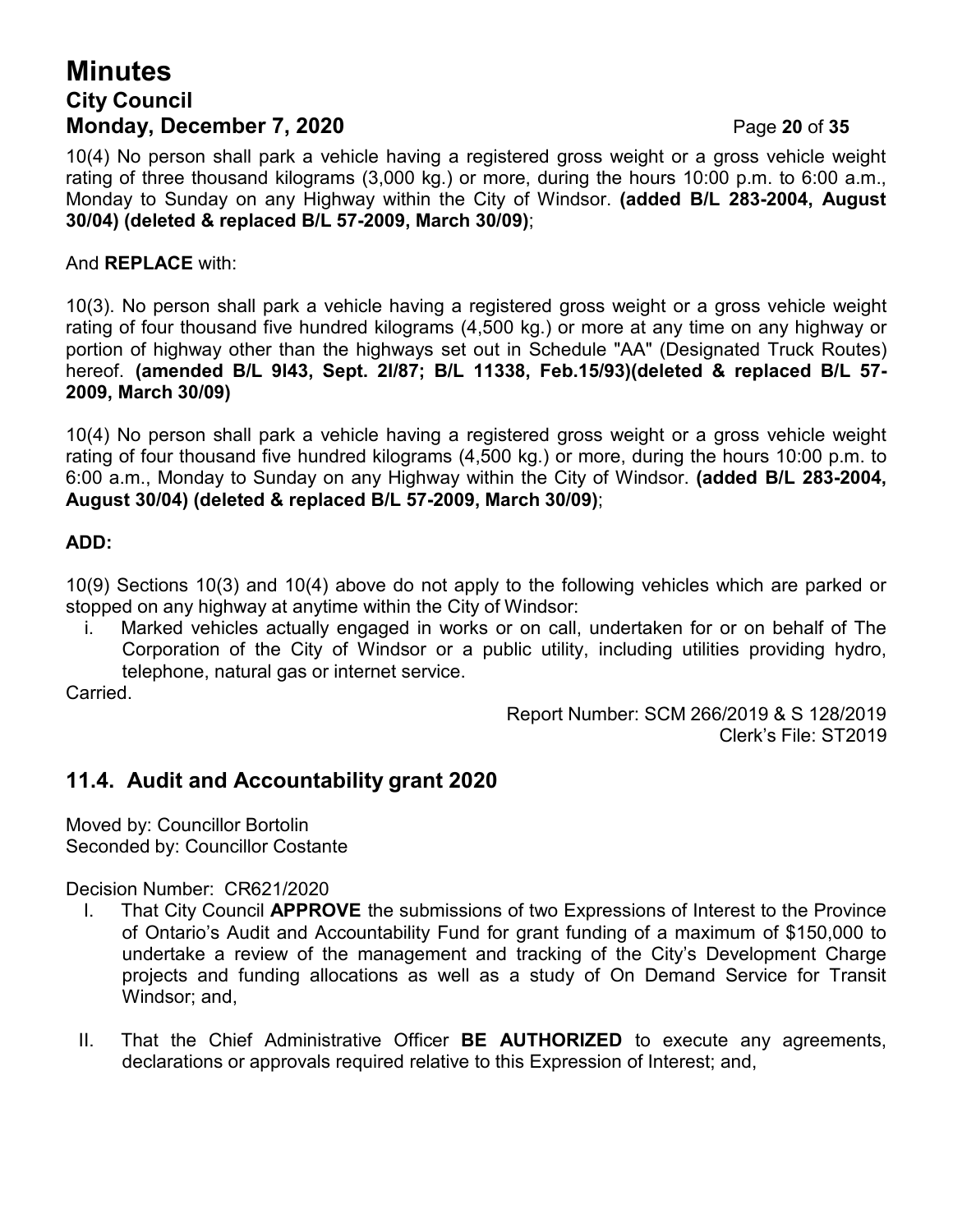## **Minutes City Council Monday, December 7, 2020 Page 21 of 35**

- III. That in the event the City receives confirmation, written or otherwise, of the Grant funding being awarded to the City, the grant funding awarded is no less than the Project's costs outlined in the Financial Matters section herein, implementation of the Project does not result in a need for additional city funding to be approved by City Council and where the Grant provider confirms that expenditures as of that date are eligible, then City Council **APPROVES** the following recommendations:
	- a) That City Council **PRE-APPROVE** and **AWARD** any procurement(s) necessary that are related to the Audit and Accountability Fund, provided that the procurement(s) are within previously approved budget amounts, pursuant to the Purchasing By-Law 93-2012 and amendments thereto; satisfactory in financial content to City Treasurer, and in technical content for the DC study to the Senior Manager of Asset Planning and for the On Demand Study to the Executive Director of Transit Windsor; and,
	- b) That the Chief Administrative Officer and the City Clerk **BE AUTHORIZED** to take any such action required to effect the recommendations noted above and sign any required documentation or enter into agreements for the Audit and Accountability Fund, satisfactory in legal form to the City Solicitor, in technical content to the Senior Manager of Asset Planning for the DC study and the Executive Director of Transit Windsor for the On Demand Study and in financial content to the City Treasurer; and,
	- c) That the Purchasing Manager **BE AUTHORIZED** to issue Purchase Orders as may be required to effect the recommendation noted above, subject to all specification being satisfactory in financial content to City Treasurer, and in technical content for the DC study to the Senior Manager of Asset Planning and for the On Demand Study to the Executive Director of Transit Windsor; and,
	- d) That the Chief Administrative Officer **BE AUTHORIZED** to delegate signing of all claims, applicable schedules and other such documents required as part of the request for payment or the submission of a reporting package to the Senior Manager of Asset Planning or designate for the DC study and the Executive Director of Transit Windsor for the On Demand study, subject to financial content approval from the area's Financial Manager.

Carried.

Report Number: C 235/2020 Clerk's File: AF/11247

### **11.5. Investing in Canada Infrastructure Program (ICIP)–COVID-19 Resilience Infrastructure Grant Funding-Local Government and Long Term Care Intakes**

Moved by: Councillor Bortolin Seconded by: Councillor Costante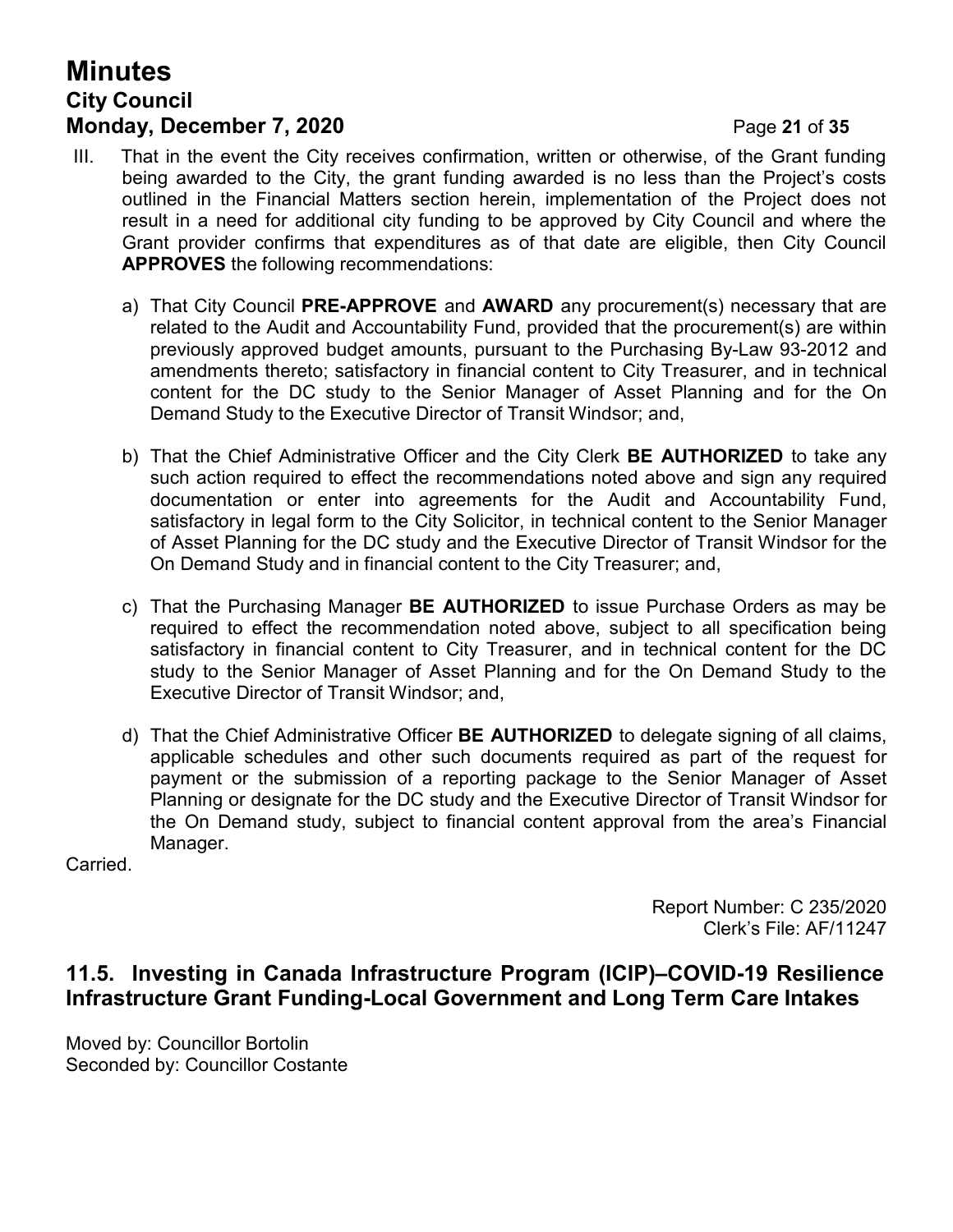## **Minutes City Council Monday, December 7, 2020 Page 22 of 35**

Decision Number: CR622/2020

- I) That City Council **APPROVES** Administration to submit the necessary applications to Investing in Canada Infrastructure Program (ICIP) – COVID-19 Resilience Infrastructure Stream-Local Government and Long-Term Care intakes (the "Grants") leveraging the funding allocation of \$3,204,307 in the Local Government intake and requesting funding of up to \$1,144,082 under the Long-Term Care intake; and,
- II) That the Chief Administrative Officer **BE AUTHORIZED** to execute any agreements, declarations or approvals required to submit the applications to the Grants subject to all documentation being satisfactory in legal form to the City Solicitor, in financial content to the City Treasurer; and in technical content to the appropriate Executive Director and or Corporate Leader for their respective projects; and,
- III) That the Chief Administrative Officer and the City Clerk **BE AUTHORIZED** to take any such action and sign any such documentation as may be required to effect the recommendations and funding for the Grants, subject to all documentation being satisfactory in legal form to the City Solicitor, in financial content to the City Treasurer; and in technical content to the appropriate Executive Director and or Corporate Leader for their respective projects; and,
- IV) That City Council **APPROVE** total City funding in the amount of \$750,000 to cover ineligible costs as well as providing for a contingency for any project costs which may come in over anticipated budgets to be funded from the previously reported capital project surpluses being held in the Pay-as-you-go reserve for COVID-19 financial pressures; and,
- V) That City Council **DIRECT** the Senior Manager of Asset Planning, to develop a process to manage the allocation of the City funding amount of \$750,000 as required and appropriate to the various projects; and,
- VI) That Council **PRE-APPROVE** and **AWARD** any procurement(s) necessary that are related to the projects submitted under the Grants, provided that the procurement(s) are within approved budget amounts, pursuant to the Purchasing By-Law 93-2012 and amendments thereto; satisfactory in financial content to City Treasurer, and in technical content to the appropriate Executive Director or Corporate Leader for their respective projects; and,
- VII) That the Chief Administrative Officer and the City Clerk **BE AUTHORIZED** to take any such action required to effect the recommendation noted above and sign any required documentation/agreement(s) for the projects submitted to these Grants, satisfactory in legal form to the City Solicitor, in technical content to appropriate Executive Director or Corporate Leader for their respective projects and in financial content to the City Treasurer; and,
- VIII) That the Purchasing Manager **BE AUTHORIZED** to issue Purchase Orders as may be required to effect the recommendation noted above, subject to all specification being satisfactory in technical content to the appropriate Executive Director or Corporate Leader for their respective projects; in financial content to the City Treasurer; and further,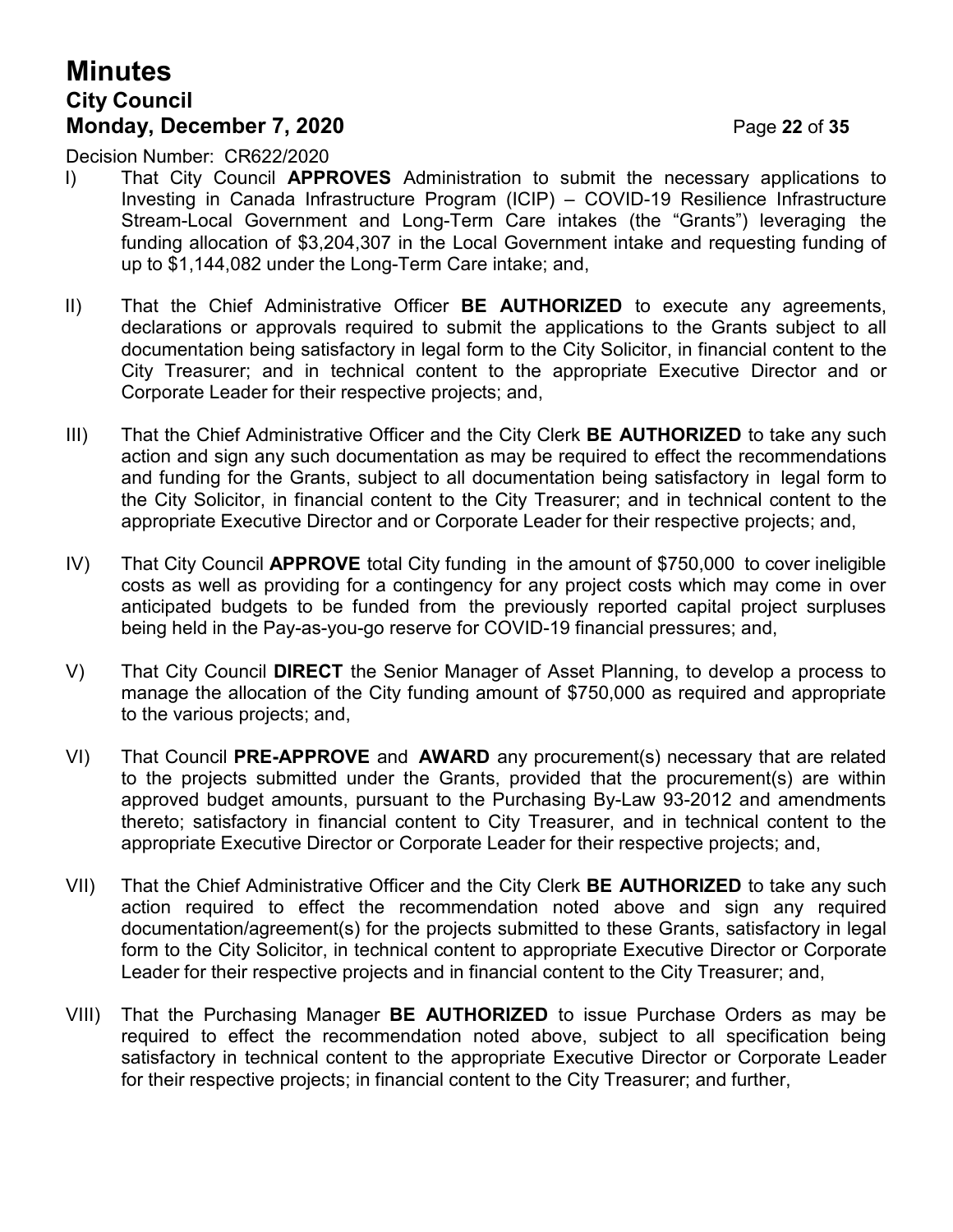## **Minutes City Council Monday, December 7, 2020 Page 23 of 35**

IX) That the Chief Administrative Officer **BE AUTHORIZED** to delegate signing of claims and applicable schedules and other such documents required as part of the requires for the awarded projects to the appropriate Executive Director or Corporate Leader for their respective projects, or designates, and to, subject to financial content approval from the area's Financial Manager.

Carried.

Report Number: C 222/2020 Clerk's File: MH/13786

### **9. REQUEST FOR DEFERRALS, REFERRALS AND/OR WITHDRAWALS**

### **8.10. Close and Convey the North/South Alley Between Blackburn Court and Huron Church Road - Ward 2 - Applicant: E. Selaya - 3769 Blackburn Court - SAA/5612**

### **Brian Chillman, Solicitor representing Khahra Real Estate Corp. and Huron Church Animal Hospital**

Brian Chillman, Solicitor representing Khahra Real Estate Corp. and Huron Church Animal Hospital (owners of the properties known municipally as 1797 Huron Church Road, Windsor, Ontario and the vacant land abutting 1797 Huron Church Road to the south), appears before Council and requests that Council refer the report of the Development and Heritage Standing Committee pertaining to the request to Close and Convey the North/South Alley Between Blackburn Court and Huron Church Road, back to the Standing Committee to allow them to make a presentation to the Committee.

Moved by: Councillor Holt Seconded by: Councillor Kaschak

Decision Number: CR608/2020 DHSC 217

That the report of the Development and Heritage Standing Committee regarding the request to Close and Convey the North/South Alley Between Blackburn Court and Huron Church Road, **BE REFERRED** back to the Standing Committee at the next available meeting in 2021, to allow for Brian Chillman, Solicitor representing Khahra Real Estate Corp. and Huron Church Animal Hospital (owners of the properties known municipally as 1797 Huron Church Road, Windsor, Ontario and the vacant land abutting 1797 Huron Church Road to the south), to appear as a delegation, as technical difficulties at the November 16, 2020 prevented the delegation from taking place at that time.

Carried.

Report Number: SCM 337/2020 & S 9/2020 Clerk's File: SAA2020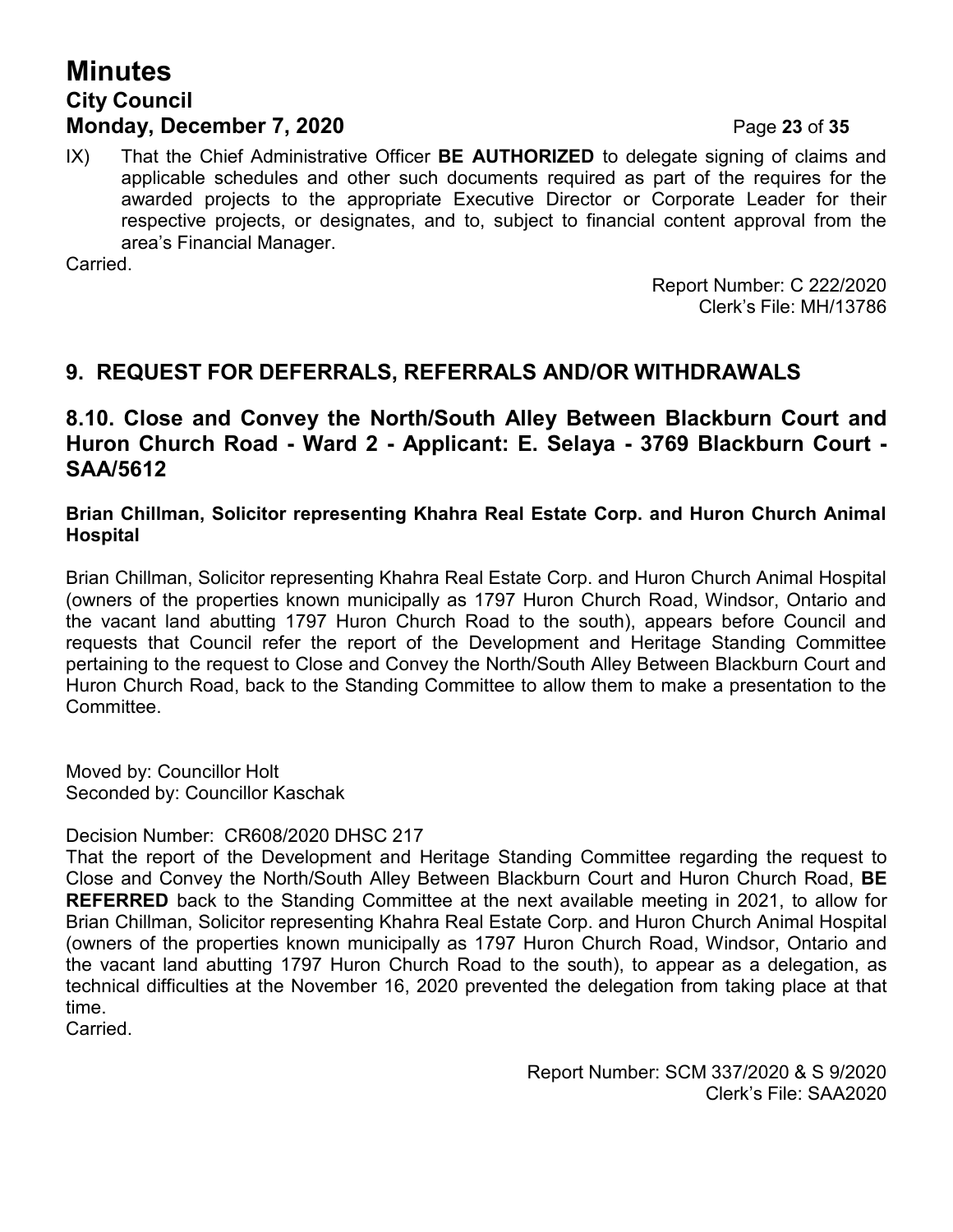## **Minutes City Council Monday, December 7, 2020 Page 24 of 35 10. PRESENTATIONS AND DELEGATIONS**

### **10.1. Annual Sponsor Recognition Presentation – Jason Moore**

### **Jason Moore, Senior Manager, Communications and Customer Service**

Jason Moore, Senior Manager, Communications and Customer Service, appears before Council to present the Corporation of the City of Windsor's Annual Sponsor Recognition as follows:

- Team Goran Remax Care Realty
- Solcz Family Foundation
- Windsor Spitfires Foundation
- Zehrs
- Green Shield Canada
- CTV Windsor

Moved by: Councillor McKenzie Seconded by: Councillor Holt

Decision Number: CR615/2020

That the presentation by the Senior Manager, Communications and Customer Service regarding the Corporation of the City of Windsor's 2020 Sponsor Recognition **BE RECEIVED FOR INFORMATION**, noting the following recipients:

- Team Goran Remax Care Realty
- Solcz Family Foundation
- Windsor Spitfires Foundation
- Zehrs
- Green Shield Canada
- CTV Windsor

Carried.

Clerk's File: APR2020

### **10.2. 2020 Development Charges Study & Bylaw Update - City Wide**

### **Craig Binning, Partner, Hemson Consulting Ltd; and Julia Cziraky, Consultant**

Craig Binning, Partner, Hemson Consulting Ltd; and Julia Cziraky, Consultant, appear before Council to provide an overview of the 2020 Development Charges Study and By-law Update, including a background of Development Charges in Windsor; three Development Charges Service areas (city-wide; city-wide excluding Sandwich South; and Sandwich South); Capital Programs Summary; Calculated City-wide Development Charges; Calculated Sandwich South Development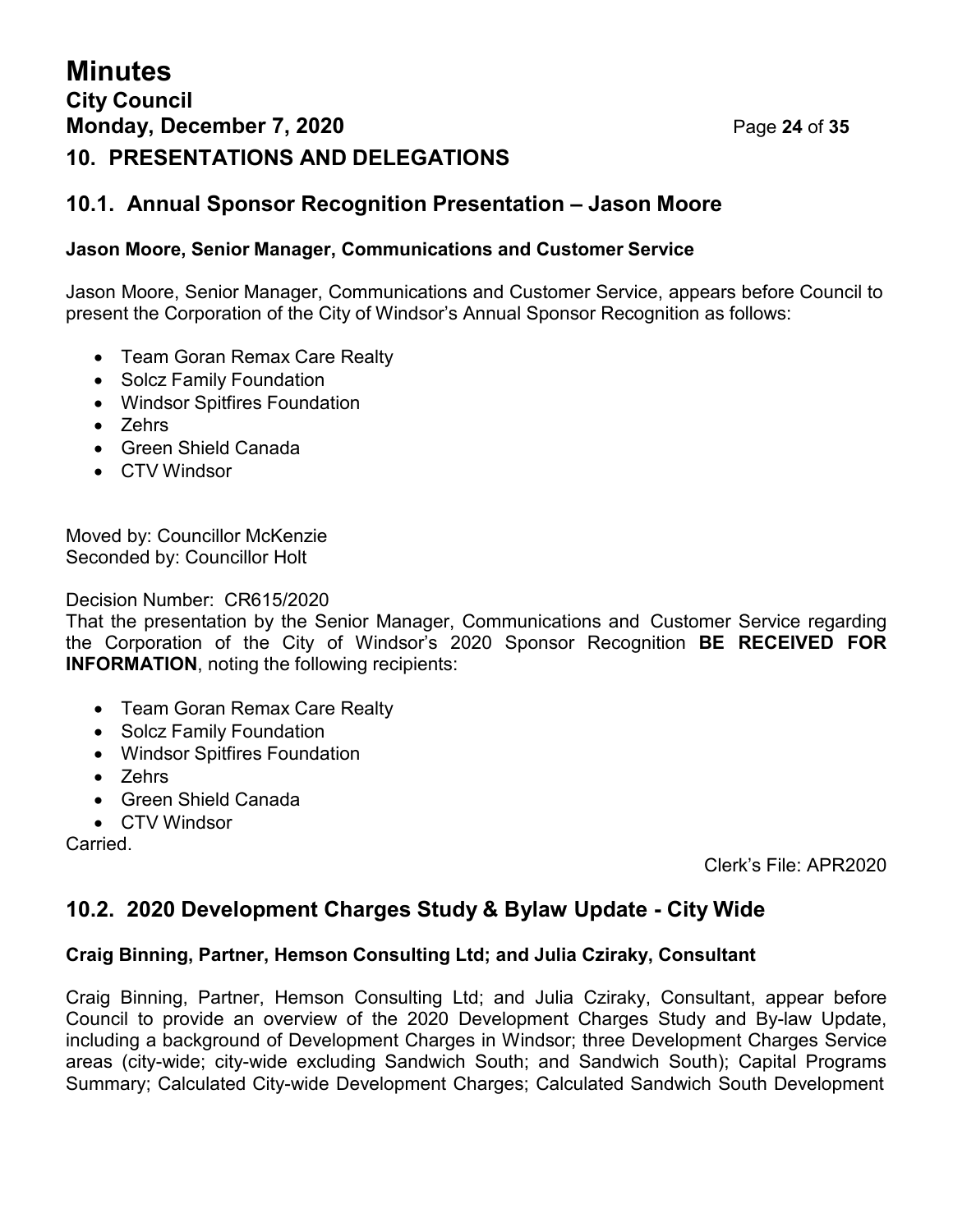## **Minutes City Council Monday, December 7, 2020 Page 25 of 35**

Charges; Residential Rate Comparisons; Non-Residential Rate Comparisons; Non-Residential Rate Comparison; Key Policy Direction; and Next Steps.

### **William Balazs, President, 386823 Ontario Limited**

William Balazs, President, 386823 Ontario Limited, appears before Council to provide comment regarding the 2020 Development Charges Study and By-law Update, specifically regarding to the Sandwich South Planning District Storm Sewer and Municipal Drains Infrastructure, suggesting it is important that three individual breakdown amounts be provided.

Moved by: Councillor McKenzie Seconded by: Councillor Holt

### Decision Number: CR616/2020

That City Council **APPROVE** the November 5, 2020 Development Charges (DC) Background Study prepared by Hemson Consulting Ltd., along with recommendations endorsed by Development Charges Task Force, and that a new DC Bylaw, being a Bylaw to Impose DCs in Windsor **BE BROUGHT BACK** to City Council for Final Approval in January 18, 2021.

1. That City Council **PASS** Bylaw #XX-2021, being a Bylaw to Impose Development Charges in Windsor effective January 18, 2021 with the rates outlined below, and policies & CPI indexing as recommended by the DC Task Force and approved by City Council.

The schedule of development charges imposed by Schedule "A" for City Wide and Schedule "B" for the affected Sandwich South Planning District Area as outlined in Schedule D of Bylaw #XX-2021 are as follows:

| $\mathbf{v}$ , $\mathbf{v}$ , $\mathbf{v}$ |                                                                   |  |  |
|--------------------------------------------|-------------------------------------------------------------------|--|--|
| <b>Single Detached Units</b>               | \$30,488 / unit                                                   |  |  |
| Semi, Row Units                            | \$17,158 / unit                                                   |  |  |
| <b>Other Residential</b>                   | \$14,110 / unit                                                   |  |  |
| Industrial Development                     | \$0 / Square Metre of GFA                                         |  |  |
| <b>Other Non-Residential Development</b>   | \$146.68 / Square Metre of GFA or<br>\$13.62 / Square Foot of GFA |  |  |

### **City Wide**

NOTE: Rates include the Parking Development Charges rates as per Bylaw 60-2015, which will continue to apply until the earlier of September 18, 2022 or adoption of a Community Benefits Charge Bylaw.

### **Sandwich South Planning District**

| <b>Single Detached Units</b>             | \$47,735 / unit                                                   |
|------------------------------------------|-------------------------------------------------------------------|
| Semi, Row Units                          | \$26,856 / unit                                                   |
| <b>Other Residential</b>                 | \$22,091 / unit                                                   |
| Industrial Development                   | \$0 / Square Metre of GFA                                         |
| <b>Other Non-Residential Development</b> | \$212.10 / Square Metre of GFA or<br>\$19.70 / Square Foot of GFA |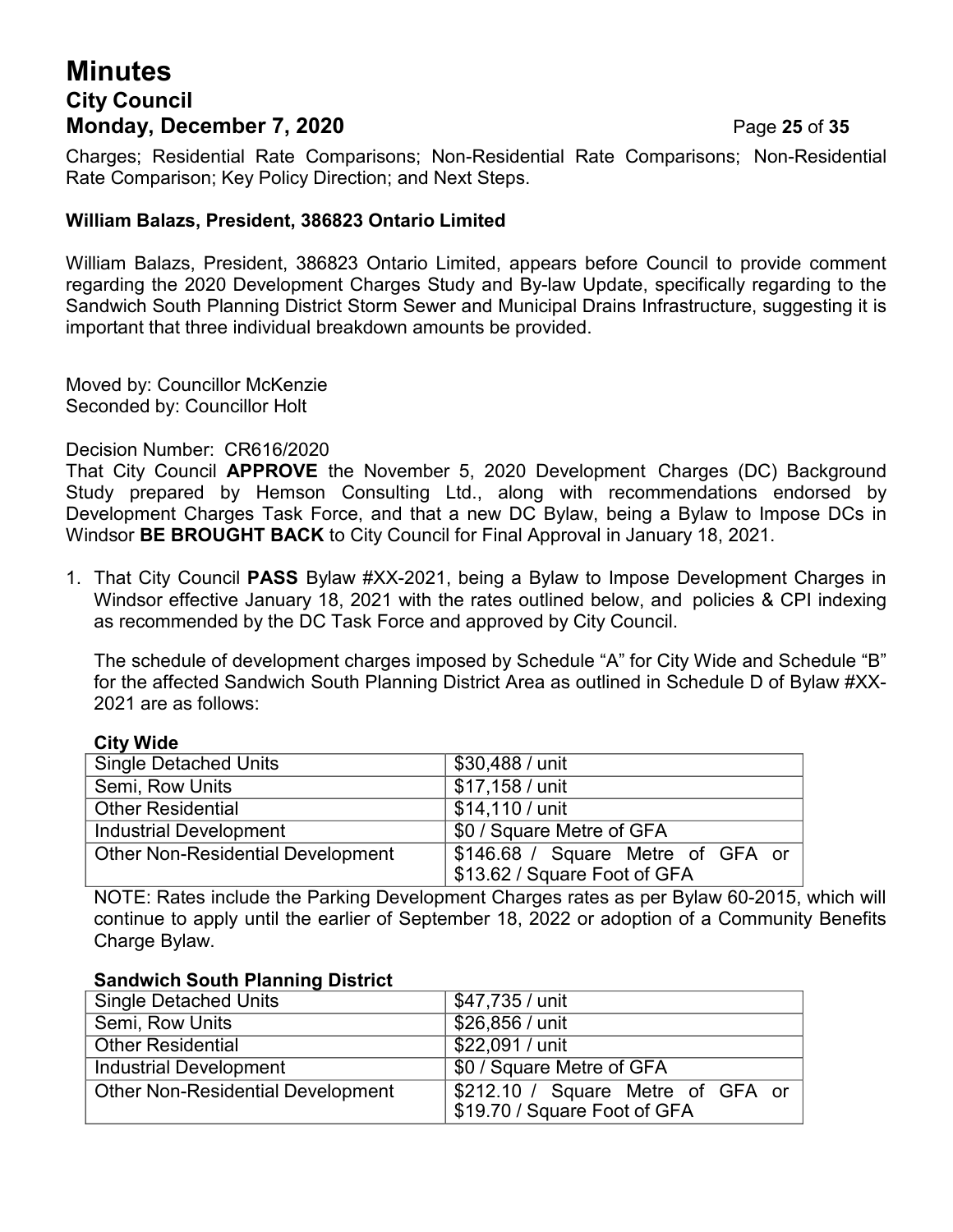## **Minutes City Council Monday, December 7, 2020 Page 26 of 35**

NOTE: Rates include the Parking Development Charges rates as per Bylaw 60-2015, which will continue to apply until the earlier of September 18, 2022 or adoption of a Community Benefits Charge Bylaw.

- 2. That City Council **APPROVE** the new 2021 Development Charges (DC) Bylaw based on the following main parameters:
	- a. **Maintain Area Specific Rating for the Sandwich South Planning District** The new bylaw will maintain the area-specific approach to engineered services rates for the Sandwich South Planning District that was implemented in 2018. This policy reflects the increased infrastructure requirements, as a result of projected growth, for Roads & Related, Sanitary Sewers, Storm Sewer & Municipal Drains and Water.
	- b. **Infill Development Exemption for Core Area.** The currently defined core area detailed by Schedule "C" will be subject to a full exemption on DCs payable. The boundaries in Schedule C may be modified with a future comprehensive Planning Study, as approved by Council, that may recommend changes based on a thorough review of all the factors that can impact on development activity in the various City neighborhoods.
	- c. **Industrial development exemption policy.** The current practice of exempting all industrial development from development charges will continue in the 2021 bylaw.
	- d. **Annual Indexing of DC rates.** The council approved DC rates will continue to be adjusted annually in accordance with the 2nd Quarter annual change in Statistics Canada Quarterly Construction Price Statistics (Catalogue No. 62-007). This will allow the DC revenue's purchasing power to keep pace with the increasing costs of development expenditures. The annual date for adjustment will be moved from June 1st to November 1<sup>st</sup> to facilitate the administrative change.
- 3. That City Council **INDICATES ITS INTENT** to ensure that the increase in the need for services attributable to the anticipated development, including any capital costs, will be met, by updating its capital budget and forecast where appropriate;
- 4. That City Council **INDICATES ITS INTENT** that the future excess capacity identified in the Development Charges Background Study, dated November 5, 2020, prepared by Hemson Consulting Ltd., shall be paid for by development charges or other similar charges;
- 5. That no further public meeting pursuant to Section 12 of the *Development Charges Act, 1997* **IS NECESSARY** prior to the passage of Bylaw #XX-2021; and further,
- 6. That administration **BE DIRECTED** to report back at a high level on the economic impact and any perceived impacts on development if Council were to revisit eliminating the industrial exemption.

Carried.

Report Number: C 54/2020 Clerk's File: GPL/3905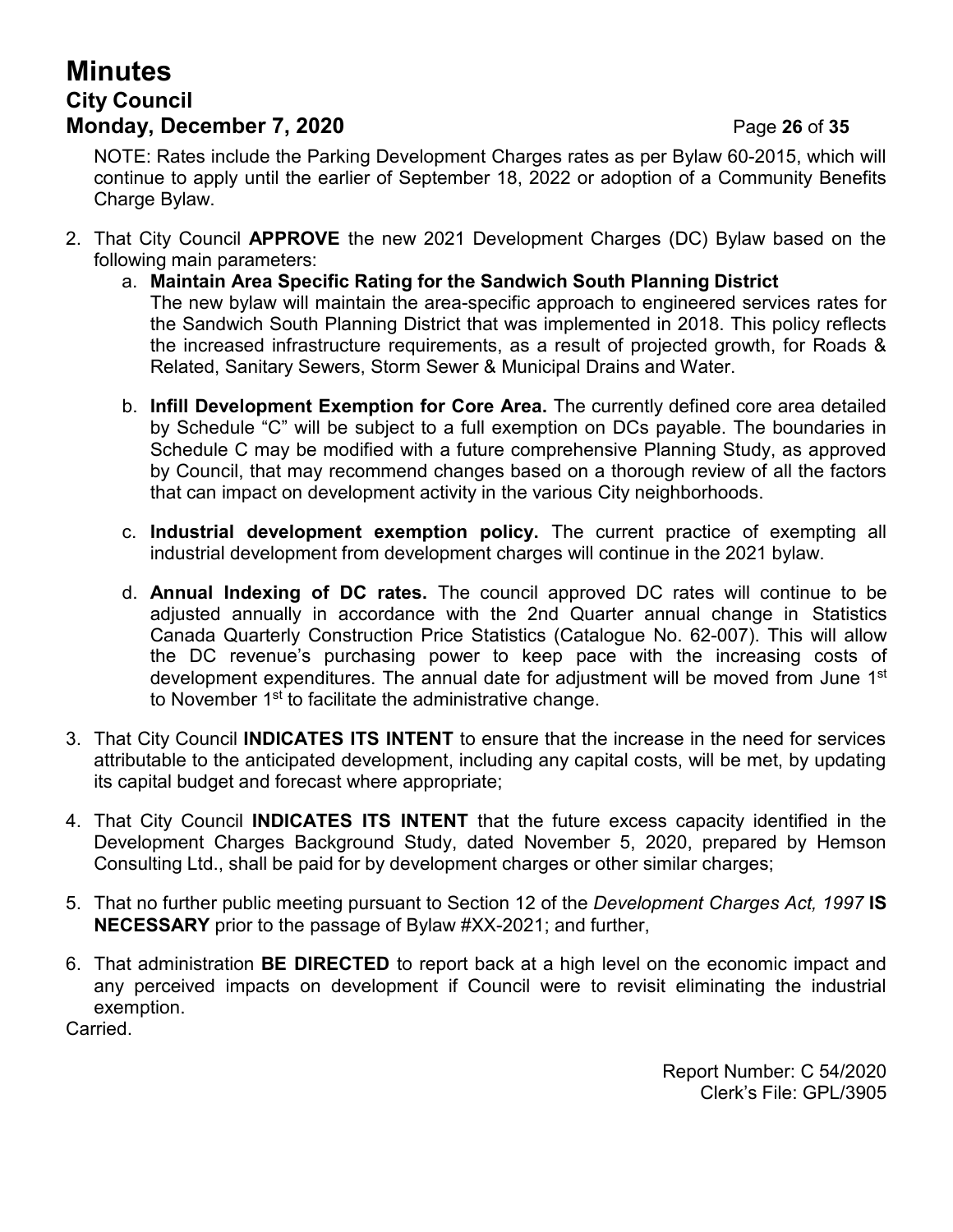### **City Council Monday, December 7, 2020 Page 27 of 35**

**10.3. PwC Internal Audit Summary Report May 1, 2020 to October 31, 2020 Prepared November 20, 2020**

### **Christopher O'Connor, Auditor General**

Christopher O'Connor, Auditor General, appears before Council to provide an overview of the PwC Internal Audit Summary Report, May 1, 2020 to October 31, 2020, prepared November 20, 2020, specifically the internal audit performance and status summary; Fraud Risk mitigation review; and COVID-19 Health & Safety – re-opening of workplace and facilities.

Moved by: Councillor Gignac Seconded by: Councillor Holt

Decision Number: CR617/2020

That the attached report provided by PricewaterhouseCoopers LLP (PwC) for the period May 1, 2020 to October 31, 2020 comprised of the following:

- a) Internal Audit Performance and Status Summary
- b) Fraud Risk Mitigation Review (Sprint 1 & 2)
- c) COVID-19 Health & Safety Reopening of Workplace and Facilities (Sprint 1)

**BE RECEIVED** for information; and further,

That City Council **AUTHORIZE** administration to proceed to implement the Management Action Plans as prescribed in the internal audit reviews; and

That City Council **DIRECT** administration to report on the progress of the implementation of the Management Action Plans and that such reports should coincide with PricewaterhouseCoopers LLP's quarterly updates to Council. Carried.

> Report Number: SCM 331/2020 Clerk's File: AF/11247

### **11.1. Response to CQ22-2020 Regarding Clothing Donation Bins - City Wide**

### **Simon Langer, National Manager Government and Strategic Partnerships, Diabetes Canada**

Simon Langer, National Manager Government and Strategic Partnerships, Diabetes Canada, appears before Council to provide comment regarding the administrative response pertaining to CQ22-2020 on Clothing Donation bins, requesting that the City of Windsor participate in Diabetes Canada's used textile diversion program, which would identify the economic, environmental and social impacts of textile diversion for municipalities.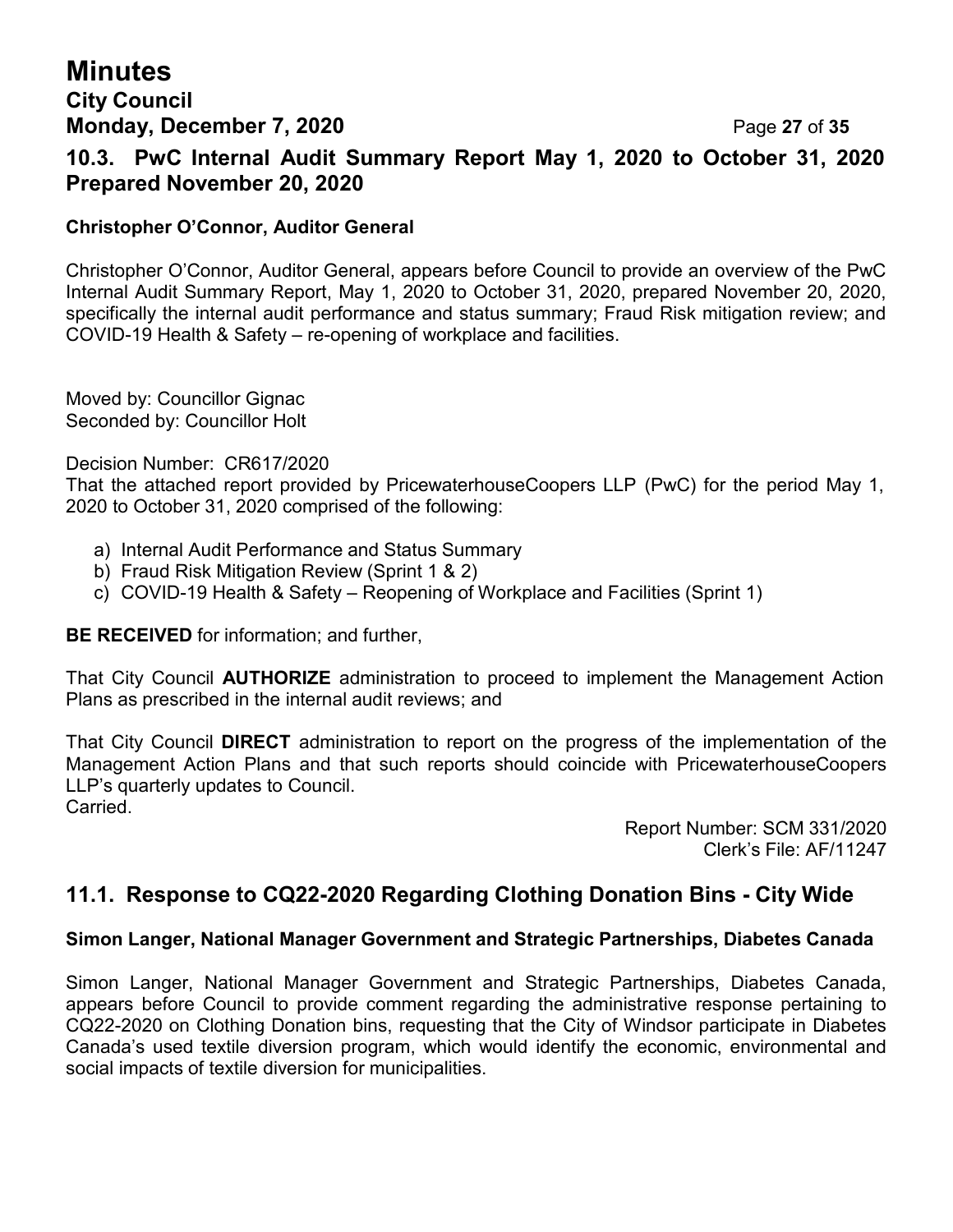## **Minutes City Council Monday, December 7, 2020 Page 28 of 35**

Moved by: Councillor Bortolin Seconded by: Councillor McKenzie

Decision Number: CR618/2020 CR486/2020

That the report of the Policy, Gaming, Licensing and By-law Enforcement division dated August 27, 2020 entitled "Response to CQ22-2020 Regarding Clothing Donation Bins" **BE RECEIVED**; and further,

That administration **BE DIRECTED** to enact a licensing classification similar to that in the City of London, and that administration **REPORT BACK** on a proposed fee structure; and further,

That administration **BE AUTHORIZED** to engage in discussions with representatives from Diabetes Canada on a potential partnership with them on their used textile diversion program, and that Administration **REPORT BACK** on those discussions for Council's consideration. Carried.

> Report Number: C 173/2020 Clerk's File: APM2020

## **11. REGULAR BUSINESS ITEMS (Non-Consent Items)**

None presented.

## **12. CONSIDERATION OF COMMITTEE REPORTS**

### **12.1. (i) Report of the Special In-Camera meeting or other Committee as may be held prior to Council**

Moved by: Councillor Gill Seconded by: Councillor McKenzie

Decision Number: CR623/2020

That the report of the In Camera meeting held December 7, 2020 **BE ADOPTED** as presented. **Carried** 

Clerk's File: ACO2020

## **13. BY-LAWS (First and Second Reading)**

Moved by: Councillor Morrison Seconded by: Councillor Sleiman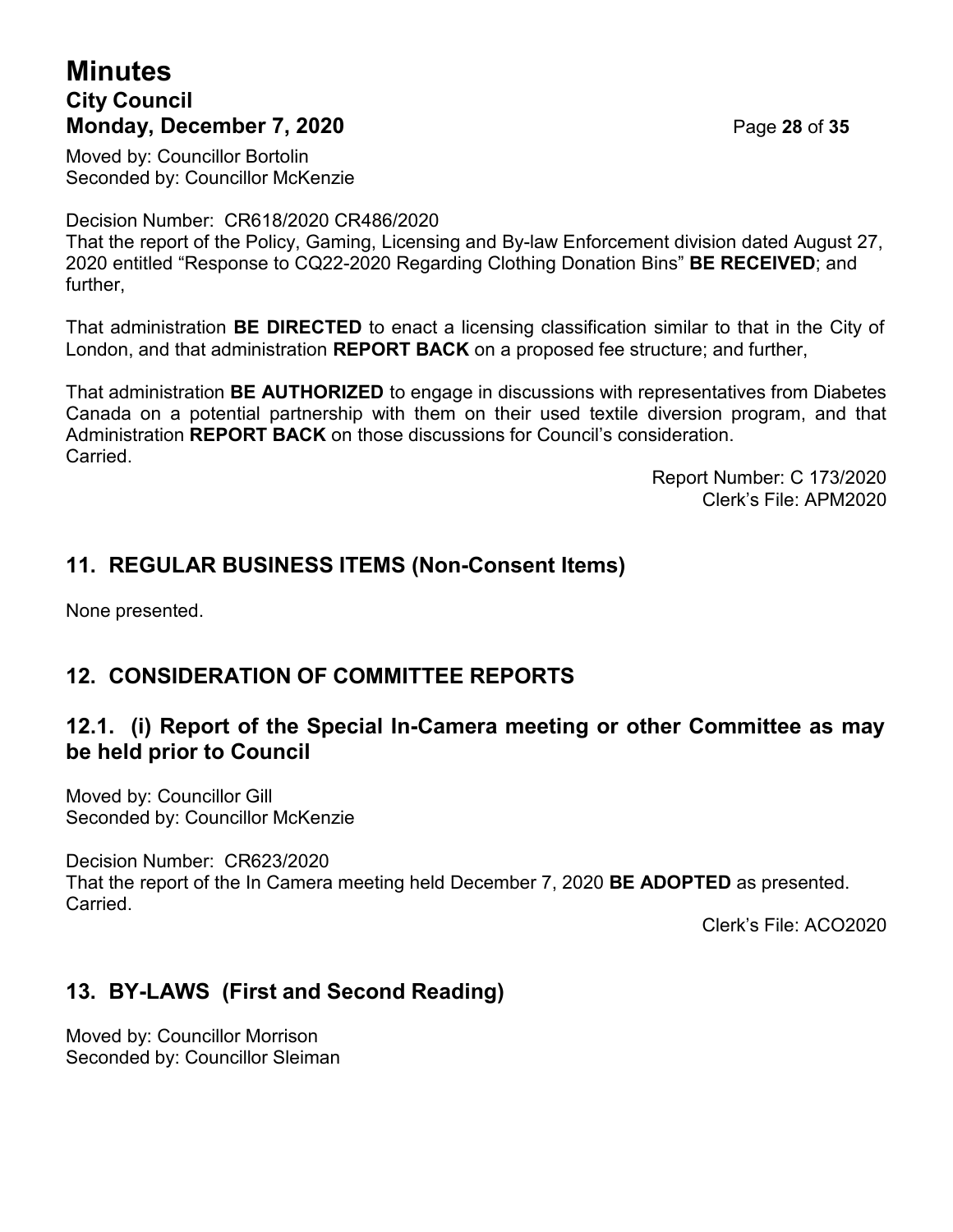## **Minutes City Council Monday, December 7, 2020 Page 29 of 35 √CLERK'S CORRECTION\*\***

That the following By-laws No.  $157-2019$  through  $165-2019 \sqrt{157-2020}$  through  $165-2020\sqrt{15}$ (inclusive) be introduced and read a first and second time:

**157-2020** A BY-LAW TO FURTHER AMEND BY-LAW NUMBER 9023 BEING A BY-LAW TO REGULATE VEHICULAR PARKING WITHIN THE LIMITS OF THE CITY OF WINDSOR ON MUNICIPAL STREETS, MUNICIPAL PARKING LOTS AND PRIVATE PROPERTIES authorized by CR464/2020, dated September 14, 2020.

**158-2020** A BY-LAW TO FURTHER AMEND BY-LAW NUMBER 9148 BEING A BY-LAW TO REGULATE TRAFFIC WITHIN THE LIMITS OF THE CITY OF Windsor, authorized by CR464/2020 dated September 14, 2020.

**159-2020** A BY-LAW TO FURTHER AMEND BY-LAW NUMBER 9023 BEING A BY-LAW TO REGULATE VEHICULAR PARKING WITHIN THE LIMITS OF THE CITY OF WINDSOR ON MUNICIPAL STREETS, MUNICIPAL PARKING LOTS AND PRIVATE PROPERTIES authorized by B53/2020, dated January 27, 2020.

**160-2020** A BY-LAW TO FURTHER AMEND BY-LAW NUMBER 8600 CITED AS THE "CITY OF WINDSOR ZONING BY-LAW" authorized by CR549/2020, dated November 9, 2020.

**161-2020** A BY-LAW TO FURTHER AMEND BY-LAW NUMBER 8600 CITED AS THE "CITY OF WINDSOR ZONING BY-LAW" authorized by CR550/2020, dated November 9, 2020.

**162-2020** A BY-LAW TO FURTHER AMEND BY-LAW NUMBER 8600 CITED AS THE "CITY OF WINDSOR ZONING BY-LAW" authorized by CR552/2020, dated November 9, 2020.

**163-2020** A BY-LAW TO AMEND INTERIM CONTROL BY-LAW 78-2019 SO THAT THE PROVISIONS OF BY-LAW 78-2019 SHALL NOT APPLY TO CERTAIN LANDS authorized by CR551/2020, dated November 9, 2020.

**164-2020** A BY-LAW TO AMEND BY-LAW 214-2007, BEING A BYLAW TO CLOSE, DECLARE SURPLUS AND CONVEY THE RIGHT-OF-WAY ADJACENT TO 130-140 OUELLETTE PLACE, IN THE CITY OF Windsor authorized by CAO 220/2020 approved September 24, 2020.

**165-2020** A BY-LAW TO CONFIRM PROCEEDINGS OF THE COUNCIL OF THE CORPORATION OF THE CITY OF WINDSOR AT ITS MEETING HELD ON THE 7TH DAY OF DECEMBER, 2020. Carried.

### **14. MOVE BACK INTO FORMAL SESSION**

Moved by: Councillor Bortolin Seconded by: Councillor Costante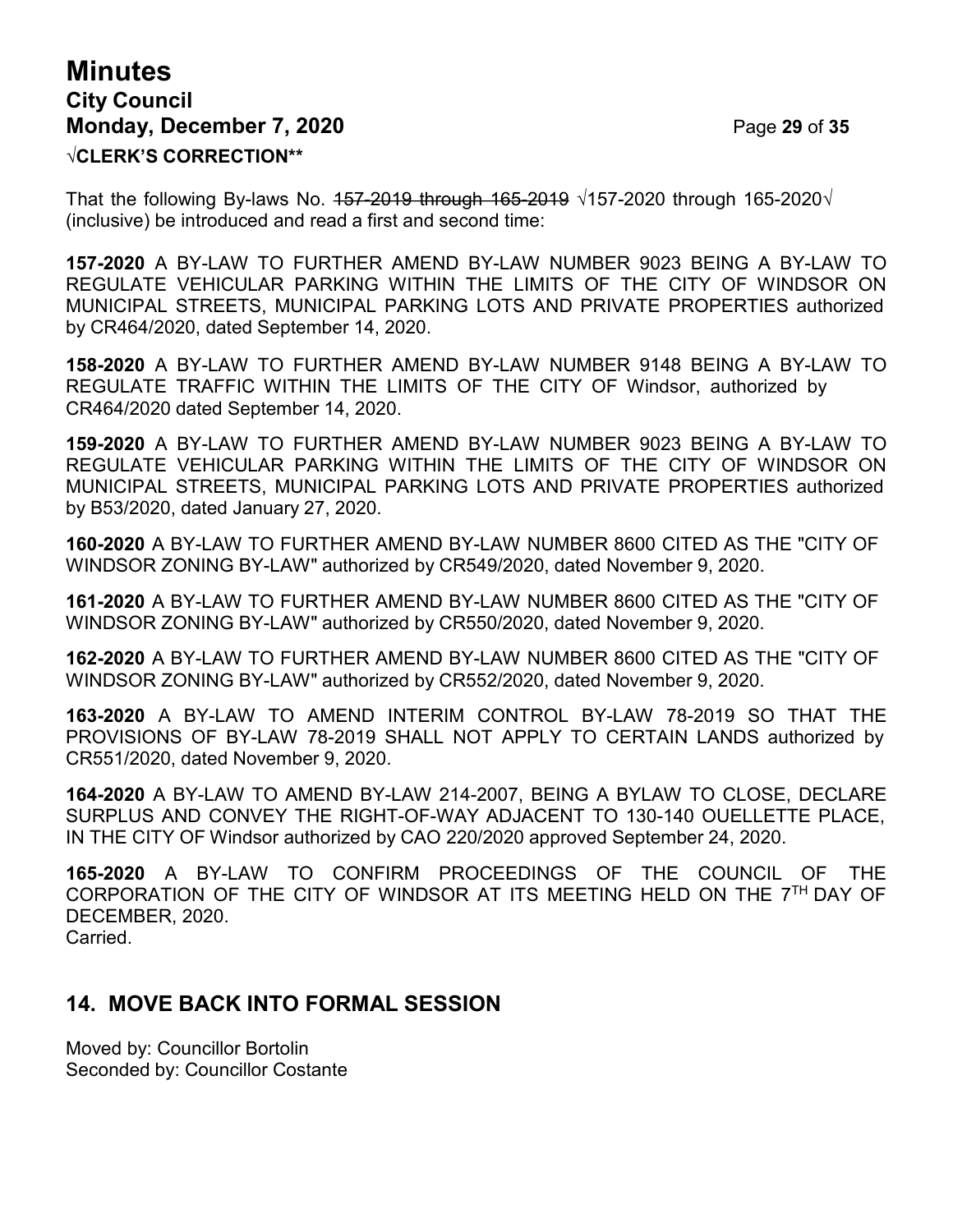## **Minutes City Council Monday, December 7, 2020 Page 30 of 35**

That the Committee of the Whole does now rise and report to Council respecting the business items considered by the Committee:

- 1) Communication Items (as amended)
- 2) Consent Agenda (as amended)
- 3) Items Deferred Items Referred
- 4) Consideration of the Balance of Business Items (as amended)
- 5) Committee Reports (as presented)
- 6) By-laws given first and second readings (as presented)

Carried.

## **15. NOTICES OF MOTION**

Moved by: Councillor Holt Seconded by: Councillor McKenzie

Decision Number: CR624/2020

That Rule 13.9 of the Procedure By-law **BE WAIVED** to allow for a motion to be introduced for consideration without prior notice regarding possible carry-forwards in 2021 for remaining balances for advisory committees of Council. **Carried** 

Clerk's File: ACO2020

Moved by: Councillor Holt Seconded by: Councillor McKenzie

### Decision Number: CR625/2020

That administration **BE DIRECTED** to prepare a summary report for Council's consideration at the January 18, 2021 meeting of Council on the possibility of allowing advisory committees, in light of the ongoing Covid19 pandemic, to carry forward any remaining funds to 2021. Carried.

Clerk's File: ACO2020

## **16. THIRD AND FINAL READING OF THE BY-LAWS**

Moved by: Councillor Holt Seconded by: Councillor Kaschak

That the By-laws No. 157 through 165-2020 having been read a first and second time be now read a third time and finally passed and that the Acting Mayor and Clerk **BE AUTHORIZED** to sign and seal the same notwithstanding any contrary provision of the Council. Carried.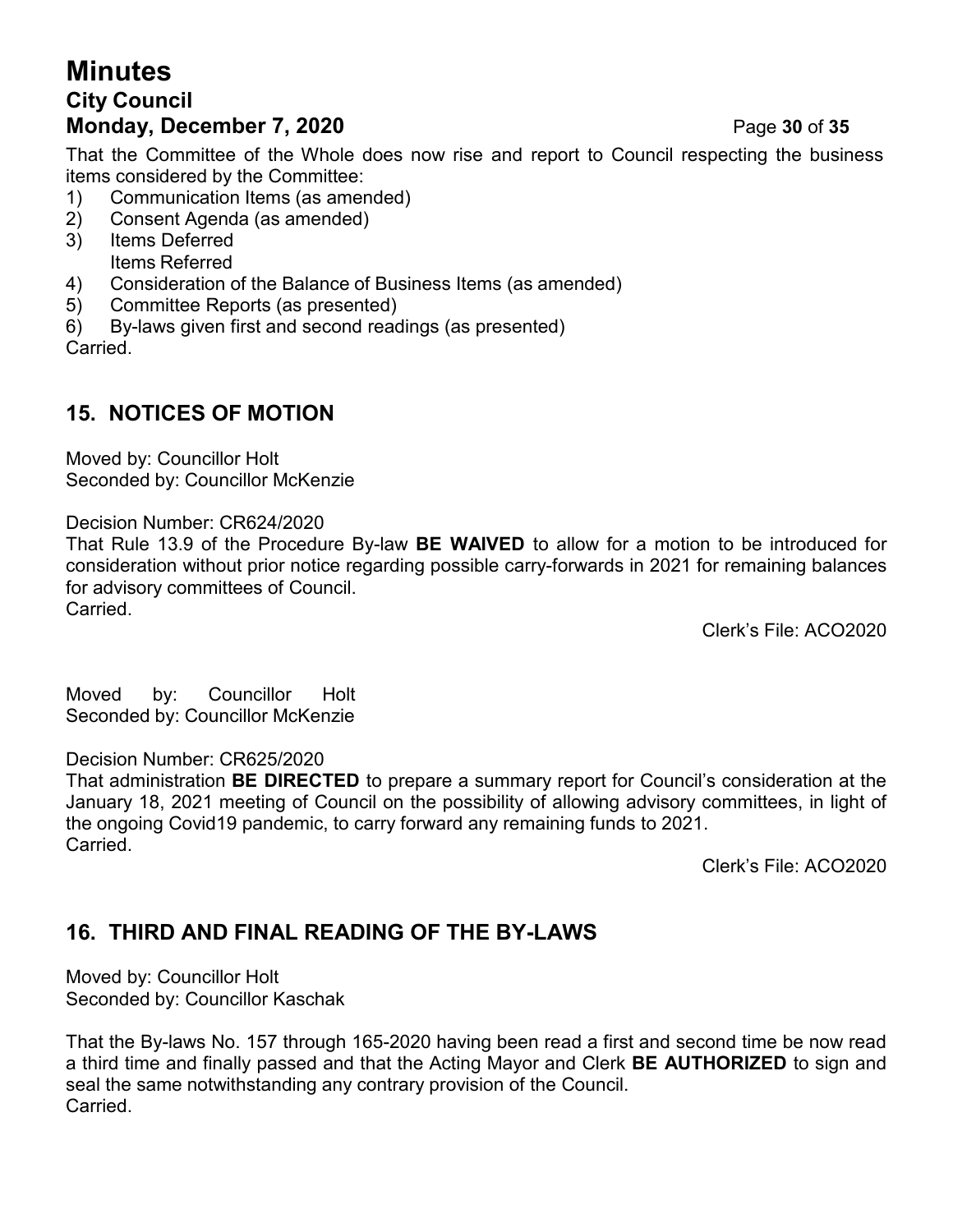## **Minutes City Council Monday, December 7, 2020 Page 31 of 35 17. PETITIONS**

Moved by: Councillor Gill Seconded by: Councillor McKenzie

Decision Number: CR626/2020

That the petition presented by Councillor Gill from supporters of the renewal of the Forest Glade Tennis Courts, seeking to have their designated outdoor tennis courts remain for the sport of tennis only, as well as suggested investments **BE RECEIVED** by the Clerk and the Clerk **BE DIRECTED** to forward the petition to the Commissioner of Parks, Recreation, Culture and Corporate Facilities for the purpose of an examination of the requested works or undertakings. Carried.

Clerk's File: ACO/13690

### **18. QUESTION PERIOD**

### **18.3. CQ 32-2020**

Moved by: Councillor Morrison Seconded by: Councillor Sleiman

### Decision Number: CR627/2020

That the following Council Question by Councillor McKenzie **BE APPROVED,** and that Administration **BE DIRECTED** to proceed with the necessary actions to respond to the Council Question in the form of a written report, consistent with Council's instructions, and in accordance with Section 17.1 of the Procedure By-law 98-2011:

### CQ 32-2020:

### **Assigned to City Planner and City Forester**

That Administration review and report back to Council on tree protection and replacement policies as it relates to the City of Windsor's land development bylaws. The review should include information pertaining to replacement ratios and the mechanisms by which trees are protected and required to be protected through the development process as well as the extent to which development is impacting the total tree count under our current framework along with options for Council to consider in terms of protecting trees and increasing tree cover through land development policy.

Carried.

Clerk's File: SRT2020

### **18.4. CQ 33-2020**

Moved by: Councillor Morrison Seconded by: Councillor Sleiman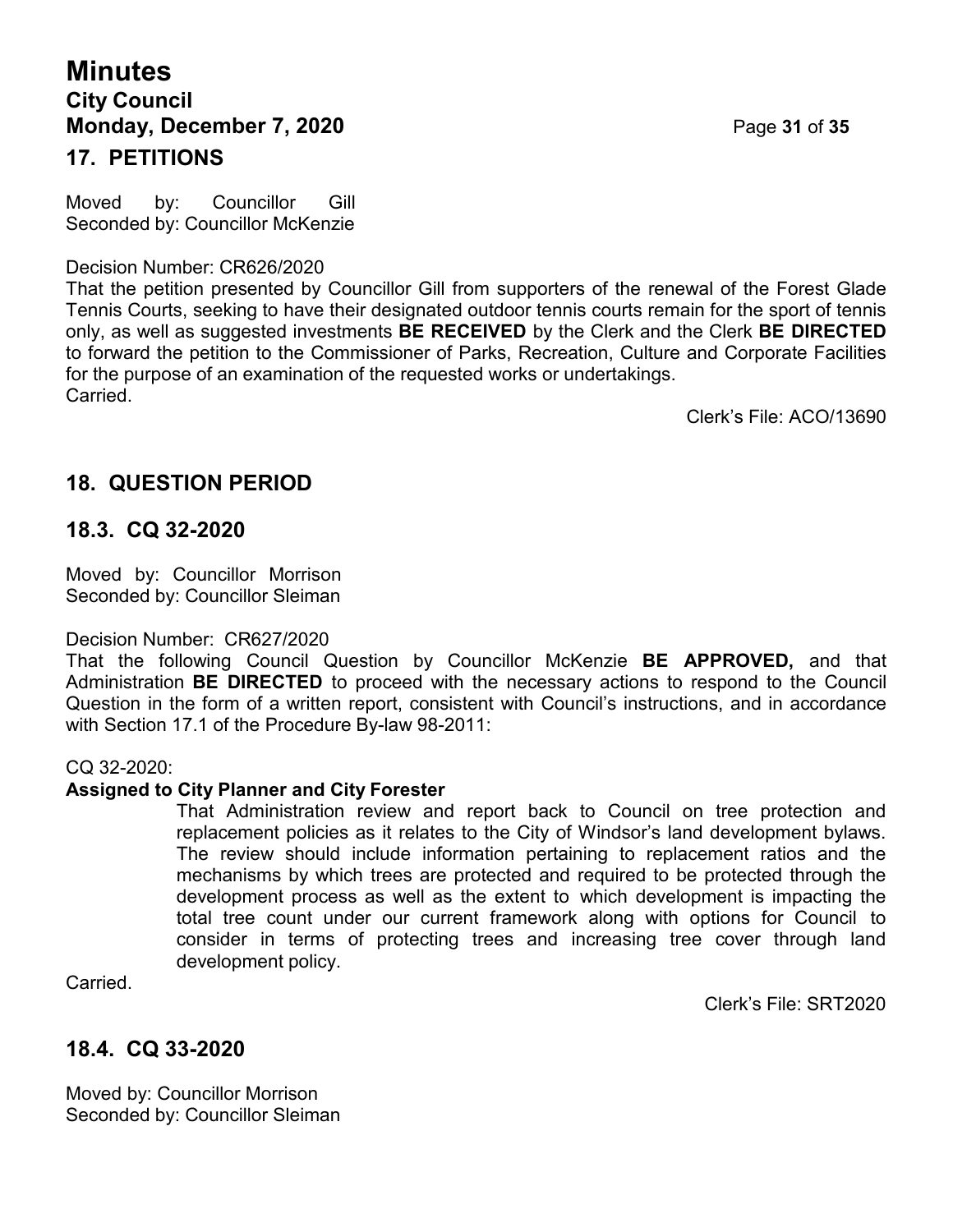### **Minutes City Council Monday, December 7, 2020 Page 32 of 35**

Decision Number: CR628/2020

That the following Council Question by Councillor Sleiman **BE APPROVED,** and that Administration **BE DIRECTED** to proceed with the necessary actions to respond to the Council Question in the form of a written report, consistent with Council's instructions, and in accordance with Section 17.1 of the Procedure By-law 98-2011:

CQ 33-2020:

### **Assigned to Chief Building Official**

I ask the City Administration to report back with a written report outlining the number of days it takes to get a building permit and compare it to other municipalities of similar size. I also ask Administration to devise methods of improving the speed of the permitting process.

Carried.

Clerk's File: SB2020

## **21. ADJOURNMENT**

Moved by: Councillor Bortolin Seconded by: Councillor Costante

That this Council meeting stand adjourned until the next regular meeting of Council or at the call of the Mayor.

Carried.

Accordingly, the meeting is adjourned at 1:34 o'clock p.m.

Mayor

**City Clerk**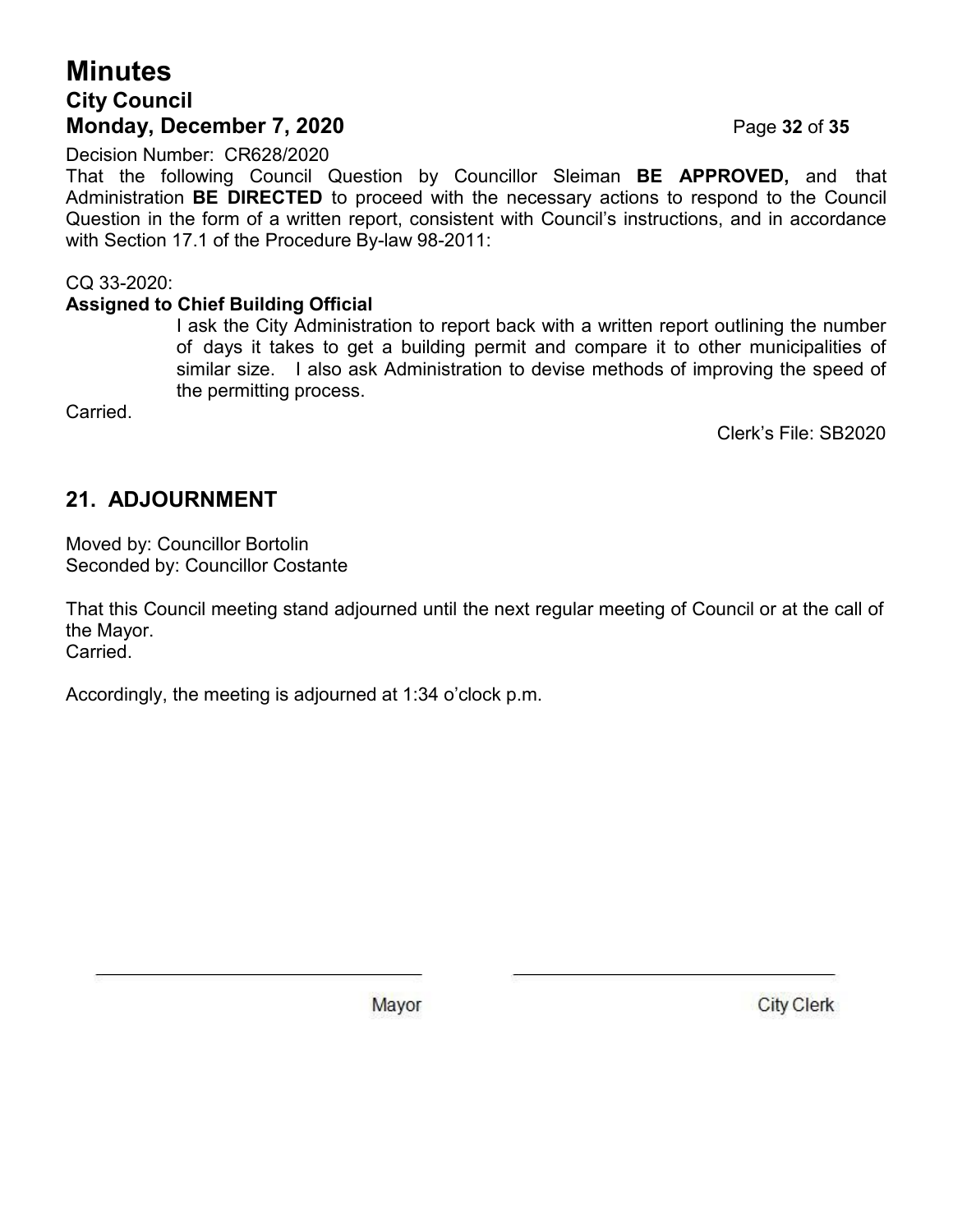## **Minutes City Council Monday, December 7, 2020 Page 33 of 35**

dopted by Council at its meeting held December 7, 2020 (CR623/2020) VC/bm

### **SPECIAL MEETING OF COUNCIL – IN CAMERA December 7, 2020**

**Members participating via electronic participation in accordance with Procedure By-law #98-2011 as amended, which allows for electronic participation during a declared emergency.**

### **Meeting called to order at: 10:00 a.m.**

### **Members in Attendance:**

Mayor D. Dilkens Councillor F. Francis Councillor F. Costante Councillor C. Holt Councillor R. Bortolin Councillor G. Kaschak Councillor J. Gignac Councillor K. McKenzie Councillor J. Morrison Councillor E. Sleiman Councillor J. Gill

### **Also in attendance:**

- O. Colucci, Chief Administrative Officer
- J. Payne, Community Development and Health Commissioner and Corporate Leader Social Development, Health, Recreation and Culture
- M. Winterton, City Engineer and Corporate Leader Environmental Protection and **Transportation**
- V. Critchley, City Clerk/Licence Commissioner and Corporate Leader Public Engagement and Human Resources
- J. Mancina, Chief Financial Officer/City Treasurer and Corporate Leader Finance and **Technology**
- S. Askin-Hager, City Solicitor and Corporate Leader Economic Development and Public Safety
- J. Wilson, Commissioner, Parks, Recreation, Culture and Facilities
- A. Teliszewsky, Mayor's Chief of Staff

Chief P. Mizuno and M. Brimley, Windsor Police Service (Item 2)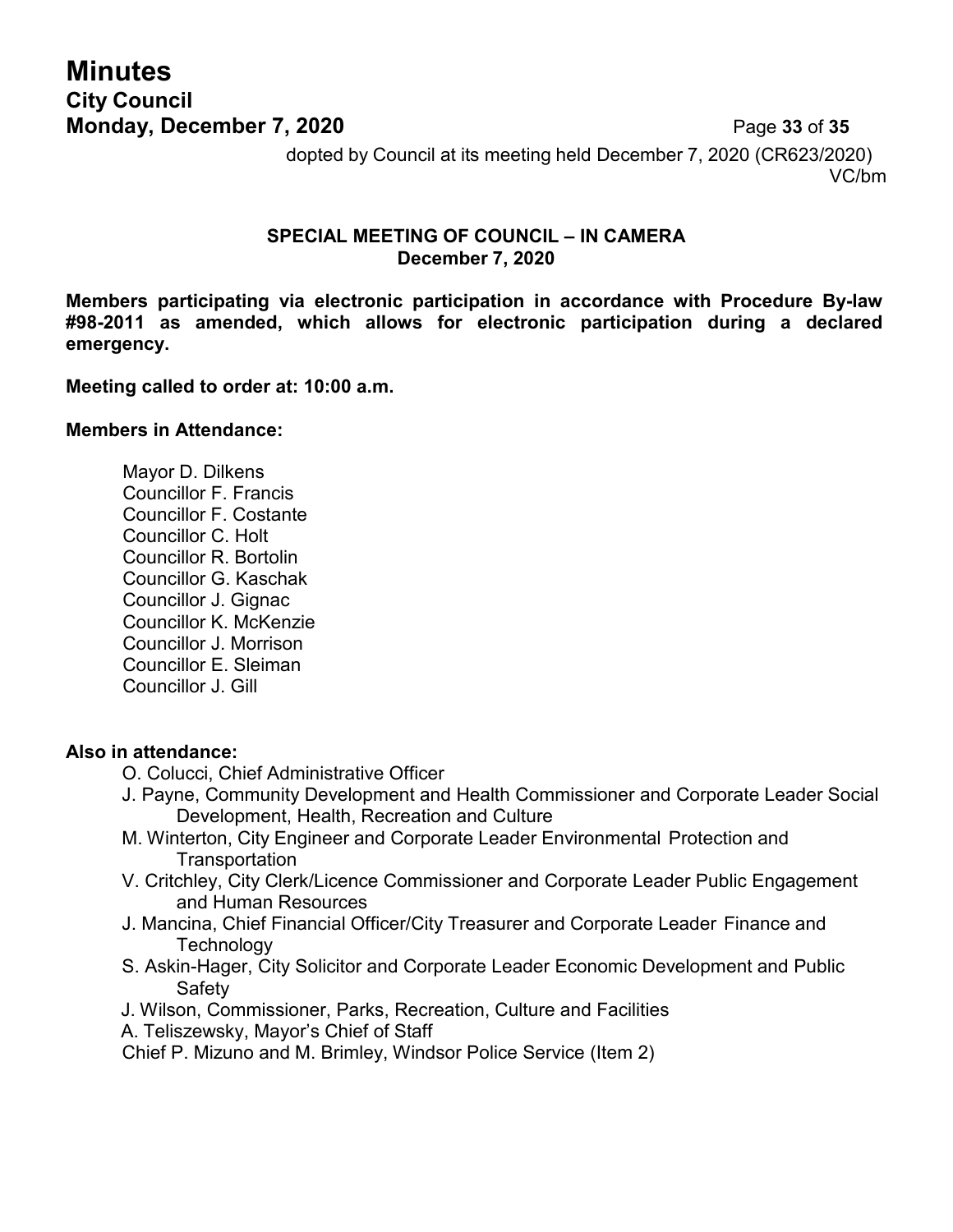## **Minutes City Council Monday, December 7, 2020 Page 34 of 35**

**Verbal Motion is presented by Councillor Sleiman, seconded by Councillor Gill, that Rule 3.3 (c) of the** *Procedure By-law, 98-2011,* **BE WAIVED to add the following Agenda items:**

**2. Position/plan – contract negotiations.**

**Motion Carried.**

**Verbal Motion is presented by Councillor Sleiman, seconded by Councillor Gill, to move in Camera for discussion of the following item(s):**

| Item No. | <b>Subject</b>                                          | Section -<br><b>Pursuant to</b><br><b>Municipal Act,</b><br>2001, as<br>amended |
|----------|---------------------------------------------------------|---------------------------------------------------------------------------------|
|          | Personal matter - about an identifiable<br>individual   | 239(2)(b)                                                                       |
| 2.       | Position/plan – contract negotiations -<br><b>ADDED</b> | 239(2)(j)                                                                       |

### **Motion Carried.**

### **Declarations of Pecuniary Interest:**

None declared.

**Discussion on the items of business. (Items 2 and 1)**

**Verbal Motion is presented by Councillor Bortolin, seconded by Councillor Gignac, to move back into public session. Motion Carried.**